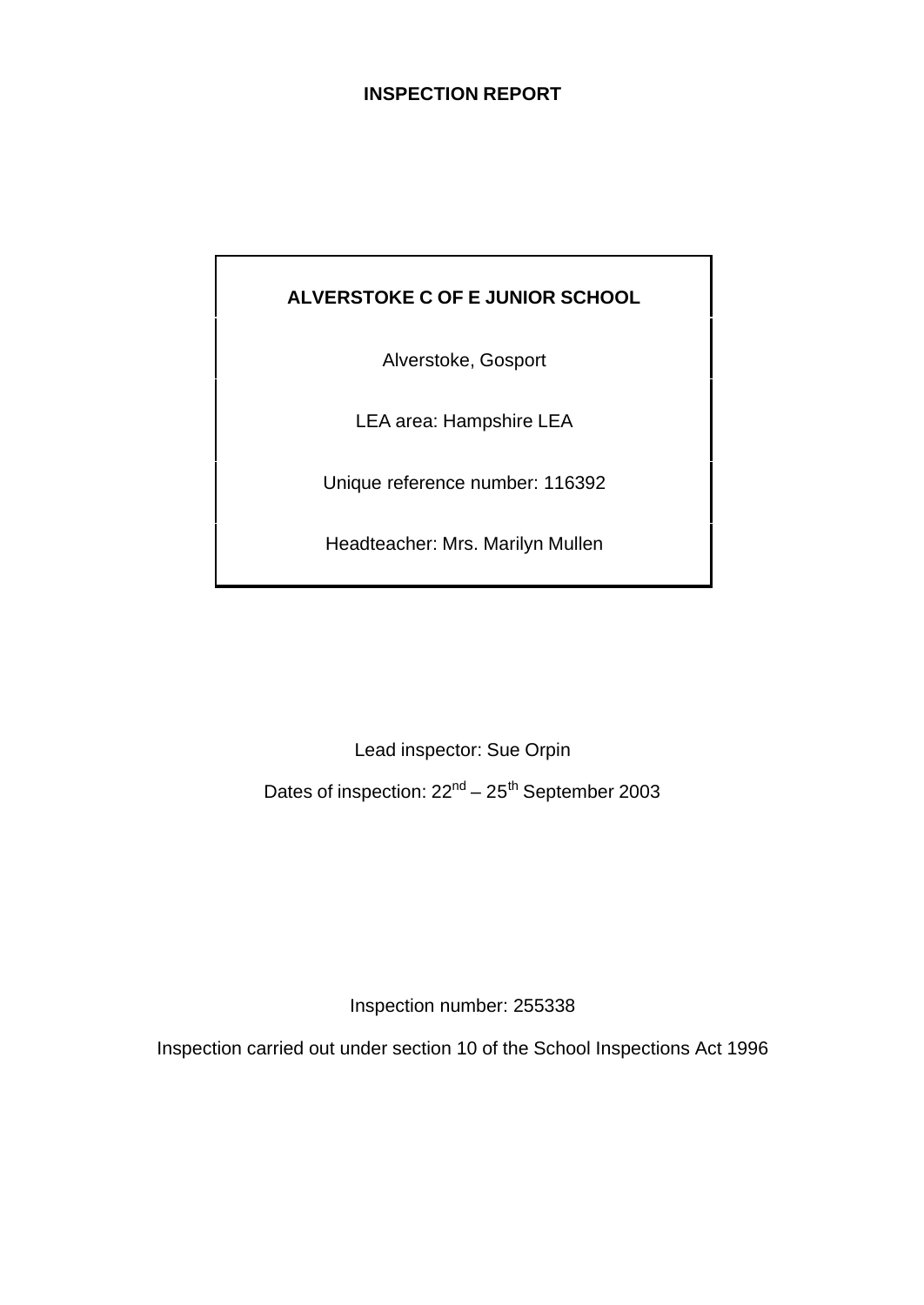#### © Crown copyright 2003

This report may be reproduced in whole or in part for non-commercial educational purposes, provided that all extracts quoted are reproduced verbatim without adaptation and on condition that the source and date thereof are stated.

Further copies of this report are obtainable from the school. Under the School Inspections Act 1996, the school must provide a copy of this report and/or its summary free of charge to certain categories of people. A charge not exceeding the full cost of reproduction may be made for any other copies supplied.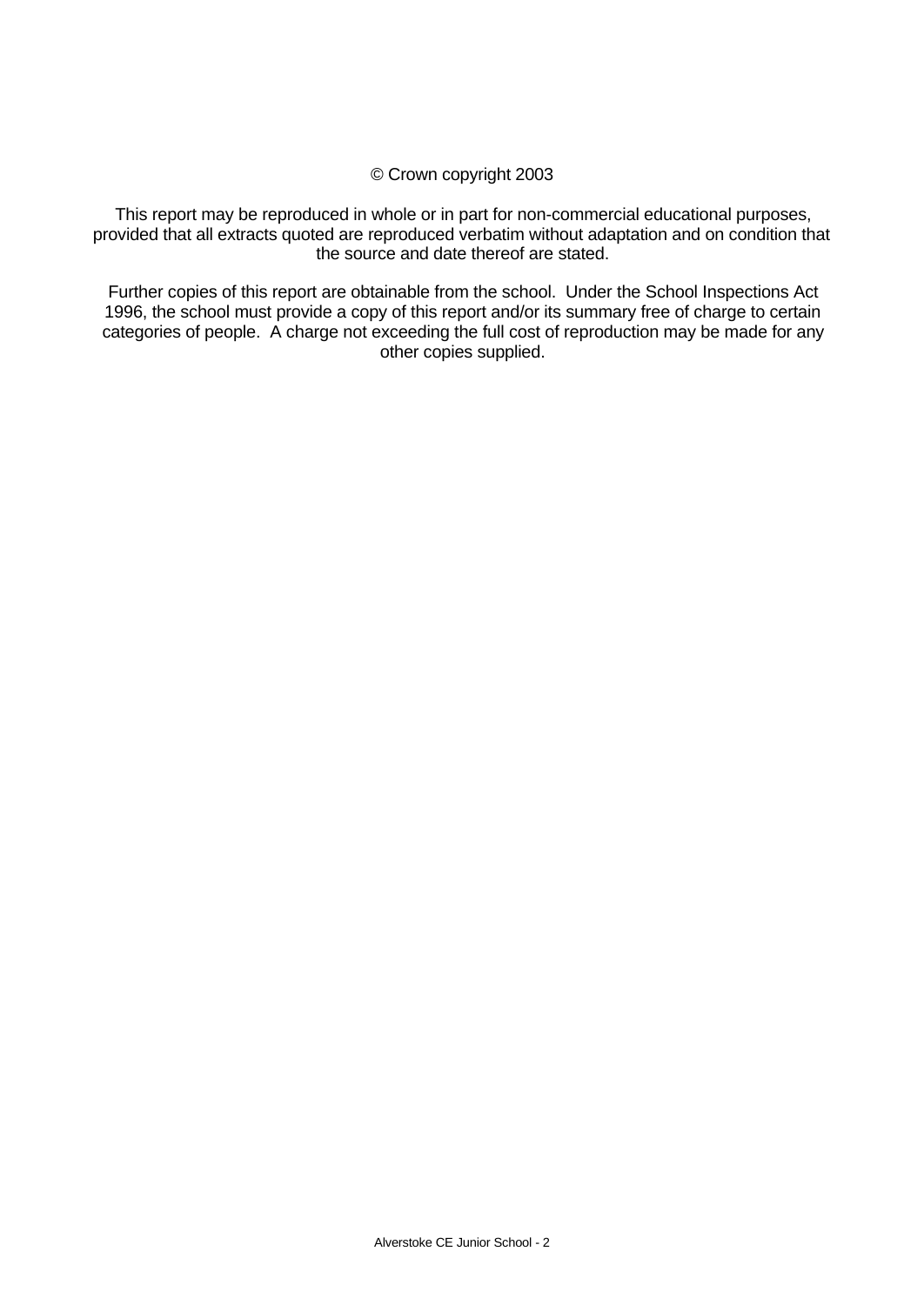## **INFORMATION ABOUT THE SCHOOL**

| Type of school:              | Junior school                       |
|------------------------------|-------------------------------------|
| School category:             | Voluntary                           |
| Age range of pupils:         | $7 - 11$                            |
| Gender of pupils:            | Mixed                               |
| Number on roll:              | 267                                 |
| School address:              | The Avenue<br>Alverstoke<br>Gosport |
| Postcode:                    | <b>PO12 2JS</b>                     |
| Telephone number:            | (023) 9258 0450                     |
| Fax number:                  | (023) 9251 0346                     |
| Appropriate authority:       | Governing body                      |
| Name of chair of governors:  | Mrs Jean Morgan                     |
| Date of previous inspection: | June 15 <sup>th</sup> 1998          |

## **CHARACTERISTICS OF THE SCHOOL**

Alverstoke Church of England Junior School is for boys and girls who are 7 – 11 years old. It is a large, aided school with 267 pupils organised in 8 classes. It is situated in Alverstoke, which forms part of Gosport, a large town on the south coast. Pupils come mainly from localities outside Alverstoke and are from a wide range of social circumstances but, taken together, these are similar to most families nationally. Most pupils join the school from Alverstoke Infant school and overall, their attainment when they join the junior school is in line with the national average, although there is a wide range of ability within each year group that varies from year to year. Sixty pupils have been identified as having special educational needs for a variety of physical, learning and behavioural difficulties and 3 have statements to outline particularly challenging needs. The proportion of pupils needing support is average. Nearly all pupils are from white ethnic backgrounds and none has English as an additional language. Schools Achievement Awards, for good results in the National Curriculum Tests at the end of Year 6, have been received in 2001 and 2002. Community provision was a particular focus for this inspection and the school have chosen for this aspect to be commented upon throughout the report.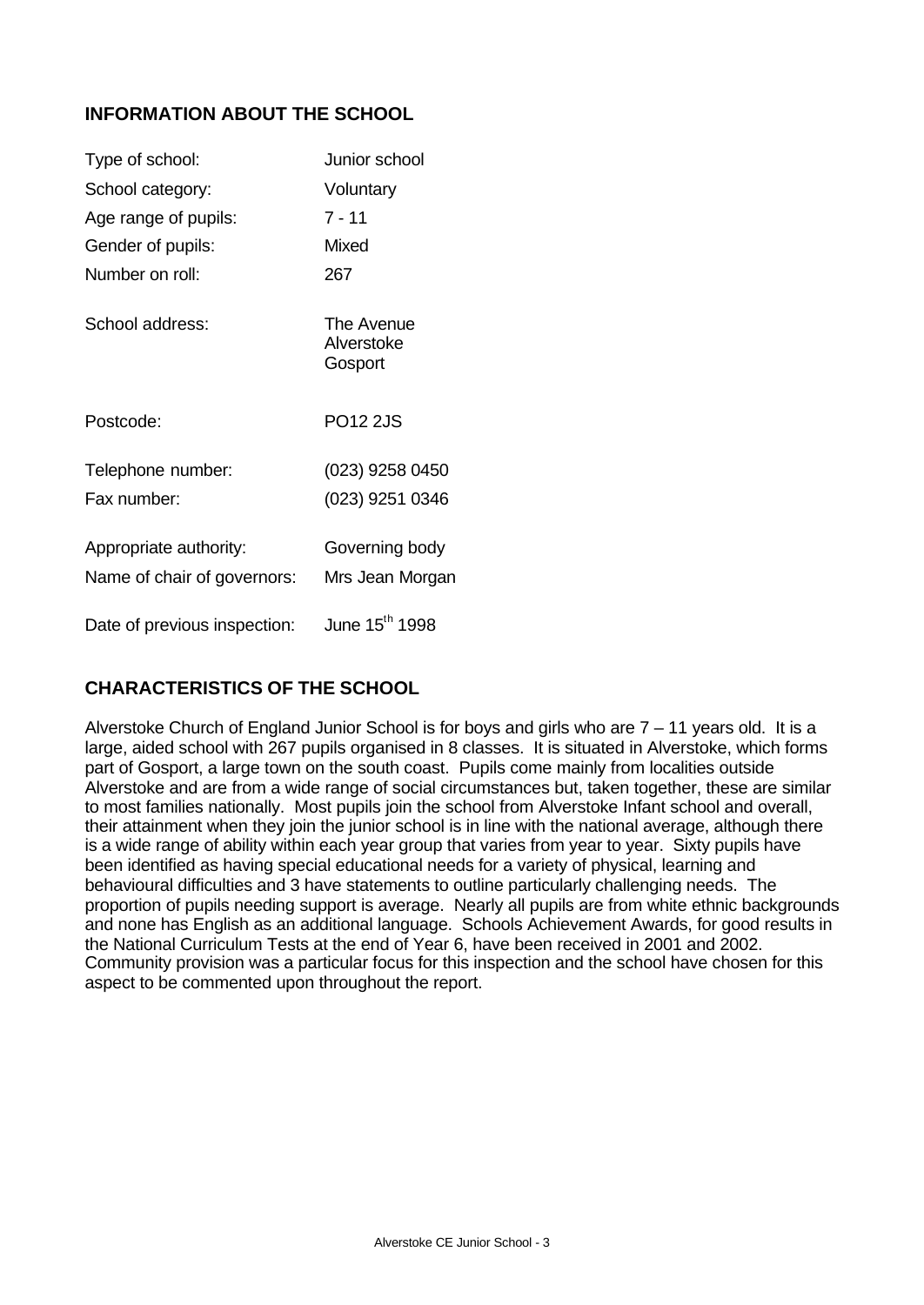## **INFORMATION ABOUT THE INSPECTION TEAM**

| Members of the inspection team |               |                | <b>Subject responsibilities</b>                                                                                         |
|--------------------------------|---------------|----------------|-------------------------------------------------------------------------------------------------------------------------|
| 17808                          | Sue Orpin     | Lead inspector | Science, Design Technology,<br>History, Geography                                                                       |
| 9569                           | Jan Leaning   | Lay inspector  |                                                                                                                         |
| 23315                          | Irene Green   | Team inspector | Mathematics, Art and Design,<br>Music, English as an Additional<br>Language                                             |
| 20948                          | John Linstead | Team inspector | English, Information and<br>Communication Technology,<br><b>Physical Education, Special</b><br><b>Educational Needs</b> |

The inspection contractor was:

#### **e-Qualitas Ltd**

Langshaw Pastens Road Limpsfield Chart **Oxted Surrey** RH8 0RE

Any concerns or complaints about the inspection or the report should be made initially to the inspection contractor. The procedures are set out in the leaflet *'Complaining about Ofsted Inspections'*, which is available from Ofsted Publications Centre (telephone 07002 637833) or Ofsted's website (www.oftsed.gov.uk).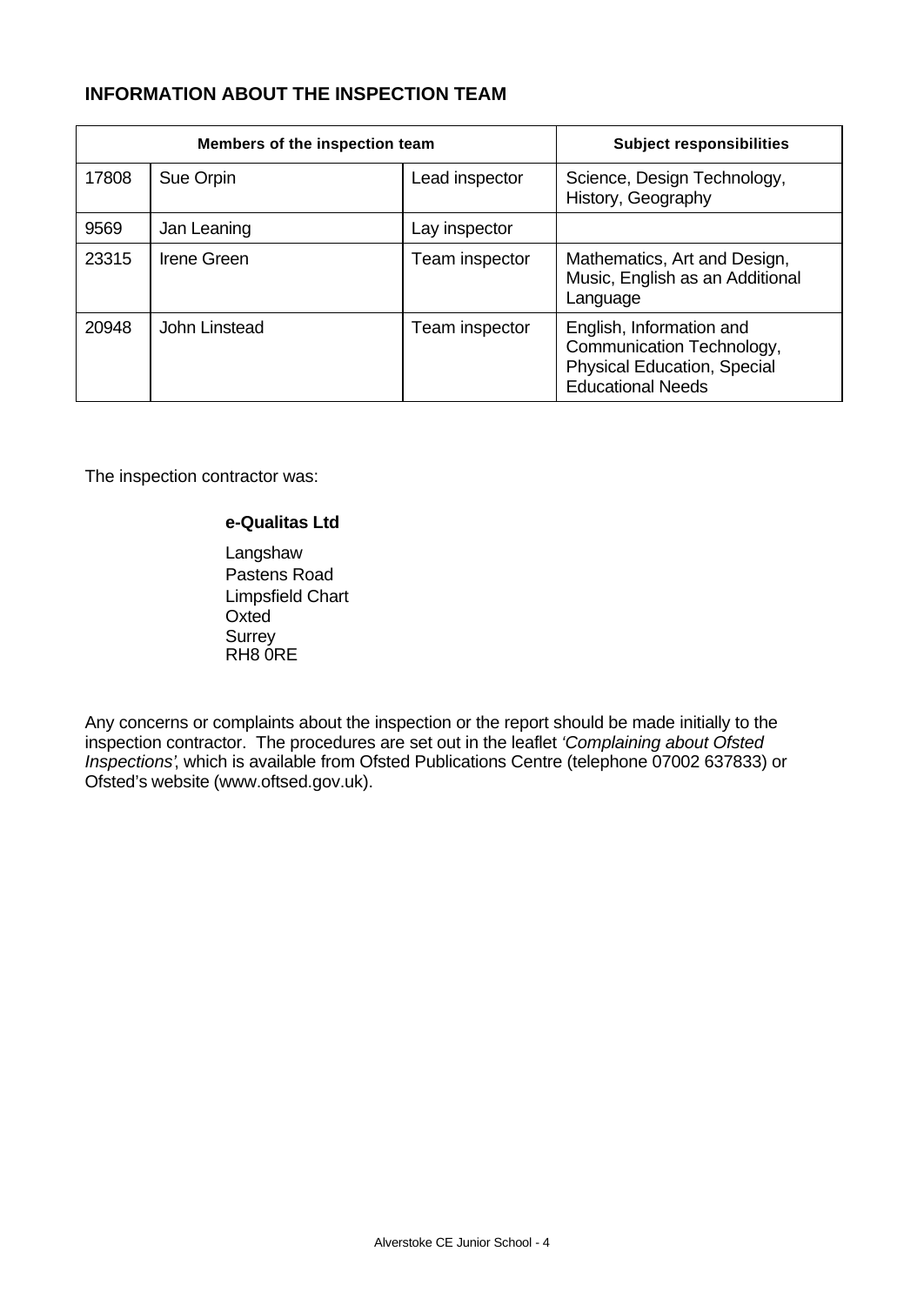## **REPORT CONTENTS**

|                                                                                       | Page |
|---------------------------------------------------------------------------------------|------|
| <b>PART A: SUMMARY OF THE REPORT</b>                                                  | 6    |
| <b>PART B: COMMENTARY ON THE MAIN INSPECTION FINDINGS</b>                             |      |
| <b>STANDARDS ACHIEVED BY PUPILS</b>                                                   | 8    |
| Standards achieved in areas of learning, subjects and courses                         |      |
| Pupils' attitudes, values and other personal qualities                                |      |
| <b>QUALITY OF EDUCATION PROVIDED BY THE SCHOOL</b>                                    | 10   |
| Teaching and learning                                                                 |      |
| The curriculum<br>Care, guidance and support                                          |      |
| Partnership with parents, other schools and the community                             |      |
| <b>LEADERSHIP AND MANAGEMENT</b>                                                      | 14   |
| PART C: THE QUALITY OF EDUCATION IN AREAS OF LEARNING,<br><b>SUBJECTS AND COURSES</b> | 16   |
| <b>SUBJECTS IN KEY STAGE 2</b>                                                        |      |
| <b>PART D: SUMMARY OF THE MAIN INSPECTION JUDGEMENTS</b>                              | 25   |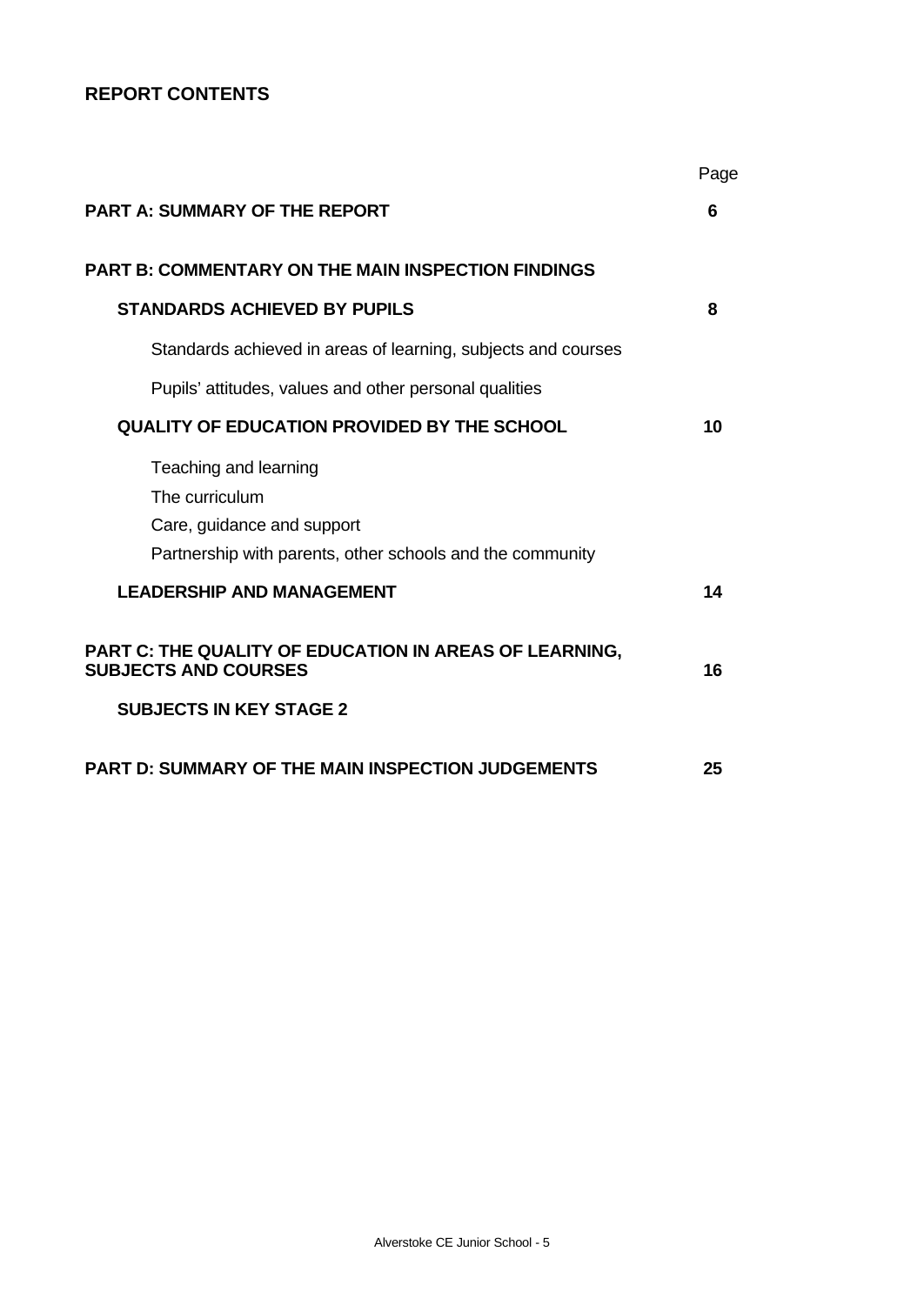# **PART A: SUMMARY OF THE REPORT**

## **OVERALL EVALUATION**

#### The **overall effectiveness of the school and the value for money it provides are good.**

Standards achieved, the quality of education provided and leadership and management are good and improving**.**

#### **The school's main strengths and weaknesses**

- Pupils achieve well and reach good standards, particularly in English, maths science, art and music.
- Pupils' attitudes to their lessons and their behaviour are very good and their interest and enthusiasm makes a substantial difference to their work.
- The leadership and management of the school are good and have ensured that the school has improved well since the last inspection. The leadership of the head teacher is very good and has made a significant contribution to the improvements in the quality of education.
- The good curriculum provides a stimulating range of activities, which make learning interesting and enjoyable.
- Teaching is good overall but there are weaknesses in a few lessons.
- Partnership with parents and links with the community are excellent and make an important contribution to pupils' achievement.

The effectiveness of the school has improved well. Pupils' standards of work, their achievement and their behaviour have all improved significantly. The school has successfully addressed all other key issues from the last inspection, although in a few lessons, the higher attaining pupils still need further challenge in their work.

| <b>Results in National Curriculum</b><br>tests at the end of Year 6, |      | similar schools |      |      |
|----------------------------------------------------------------------|------|-----------------|------|------|
| compared with:                                                       | 2000 | 2001            | 2002 | 2002 |
| English                                                              |      |                 |      |      |
| mathematics                                                          |      |                 |      |      |
| science                                                              |      |                 |      |      |

#### **STANDARDS ACHIEVED**

*Key: A\* - very high; A - well above average; B – above average; C – average; D – below average; E – well below average Similar schools are those whose pupils attained similarly at the end of Year 2.*

**Pupils are achieving well.** They enter the school having gained average standards and by the end of year 6, they have gained standards that are generally above national averages and comparable to similar schools, over recent years in English and mathematics. The recent results for 2003 show a distinct improvement in the results gained by the higher attaining pupils and pupils' achievements in English and mathematics are good in relation to what they can do when they enter the school. This was confirmed by findings during the inspection and is the result of improved teaching for this group of pupils, particularly when they are taught separately. The results in science have been well above average when compared nationally and with similar schools, and they were very high in 2001, again representing very good achievement in relation to previous results. Standards in art and music are above national expectations.

**Pupils' personal qualities are developed very well.** They relate very well with others, and have a very strong sense of spiritual awareness, well developed respect for the views and opinions of others and a very strong recognition of right from wrong. Pupils have developed a clear appreciation of their own culture, while that of others is less well developed. Pupils behave very well and attendance at the school is very good. Pupils want to come to school.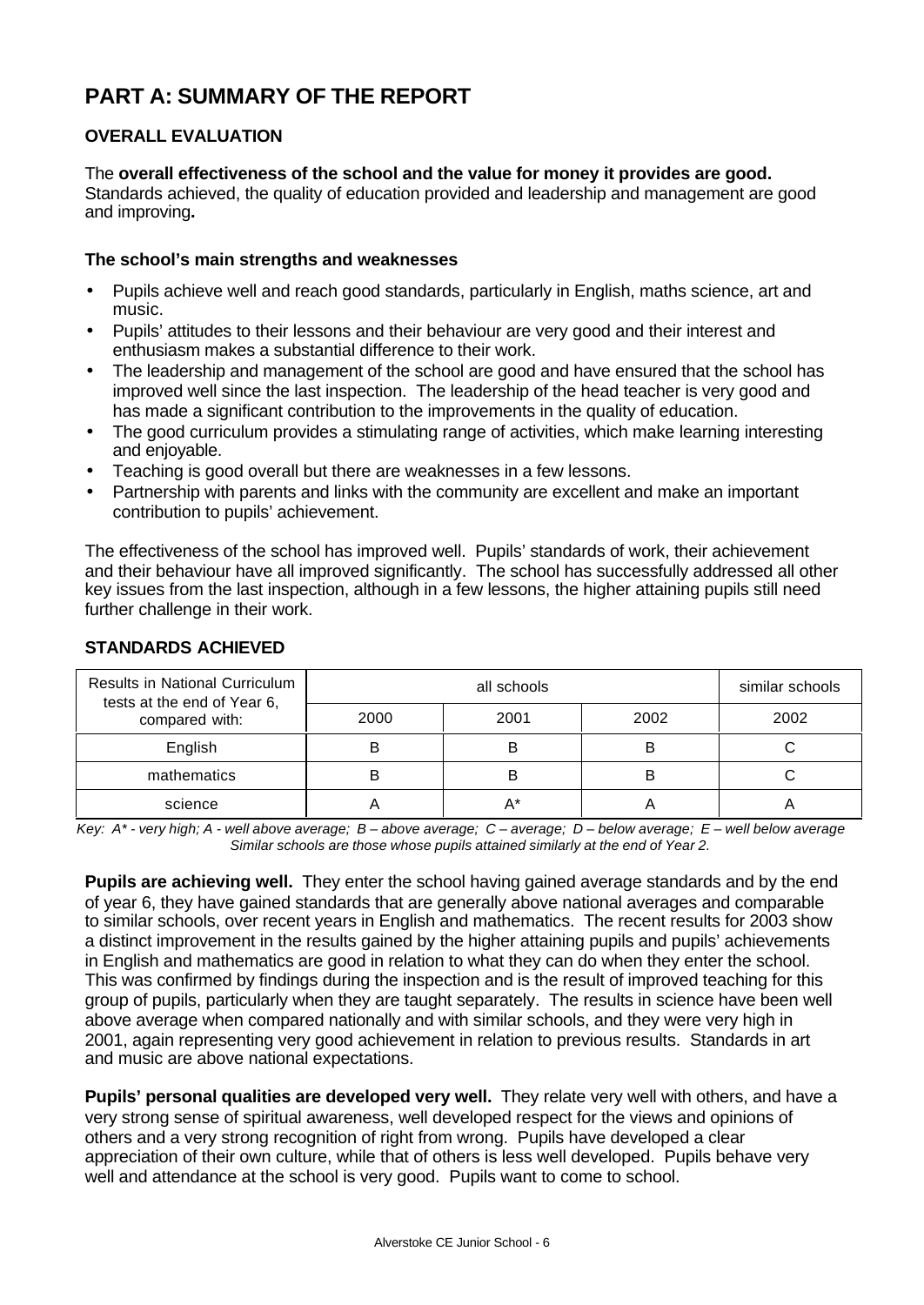## **QUALITY OF EDUCATION**

**The quality of education provided by the school is good. The quality of teaching is good**. Teachers use questions that stimulate pupils to think for themselves. They generally have good subject knowledge and inspire confidence in their pupils. The school makes good use of teachers' different specialisms by exchanging classes and this engenders pupils' interest in the different subjects. They manage their pupils well so that any minor misdemeanours are quickly checked and pupils' attention remains focussed on their lessons. In those few lessons when teachers are less clear about what they want their pupils to learn, or when activities have been less well planned to meet pupils' different needs, learning slows and their interest declines. Sometimes, teachers' planning of work does not make the best use of time

The curriculum is good and a wide range of extra-curricular activities provide very good enrichment. Pupils experience the full range of subjects that have been planned carefully to ensure that their interest is sustained. Provision for pupils' care, guidance and welfare are excellent, and their views are sought, valued and acted upon very well. Partnership with parents and the school's use of the local community are excellent and make an important contribution to pupils' learning.

#### **LEADERSHIP AND MANAGEMENT**

**The leadership and management of the school are good.** There is clear importance attached to the improvement of the standards that pupils achieve and the staff and governors work as an effective team. The head teacher provides very good leadership and her determination has been a significant factor in the school's improvement. She has established a very good atmosphere for learning in which everyone feels valued. The governing body undertakes its responsibilities well, is well informed and influential in the setting of priorities.

## **PARENTS' AND PUPILS' VIEWS OF THE SCHOOL**

Parents are extremely pleased with the work of the school and their children's achievements. They know their children like school and are expected to work hard. They think their children are helped to settle in very well, they are offered a good range of activities and that teaching is good. Pupils are very positive about the school. They know there is an adult they can go to if they are worried, they feel trusted, that their ideas are listened to, know they have to work hard and think that teachers show them how to make their work better.

#### **IMPROVEMENTS NEEDED**

Although there are few weaknesses, things the school should do to improve are:

- Use assessments of pupils' achievements to plan work which consistently meets all pupils' needs well.
- Ensure that all teachers are clear about what they want their pupils to learn and always make the best use of lesson time.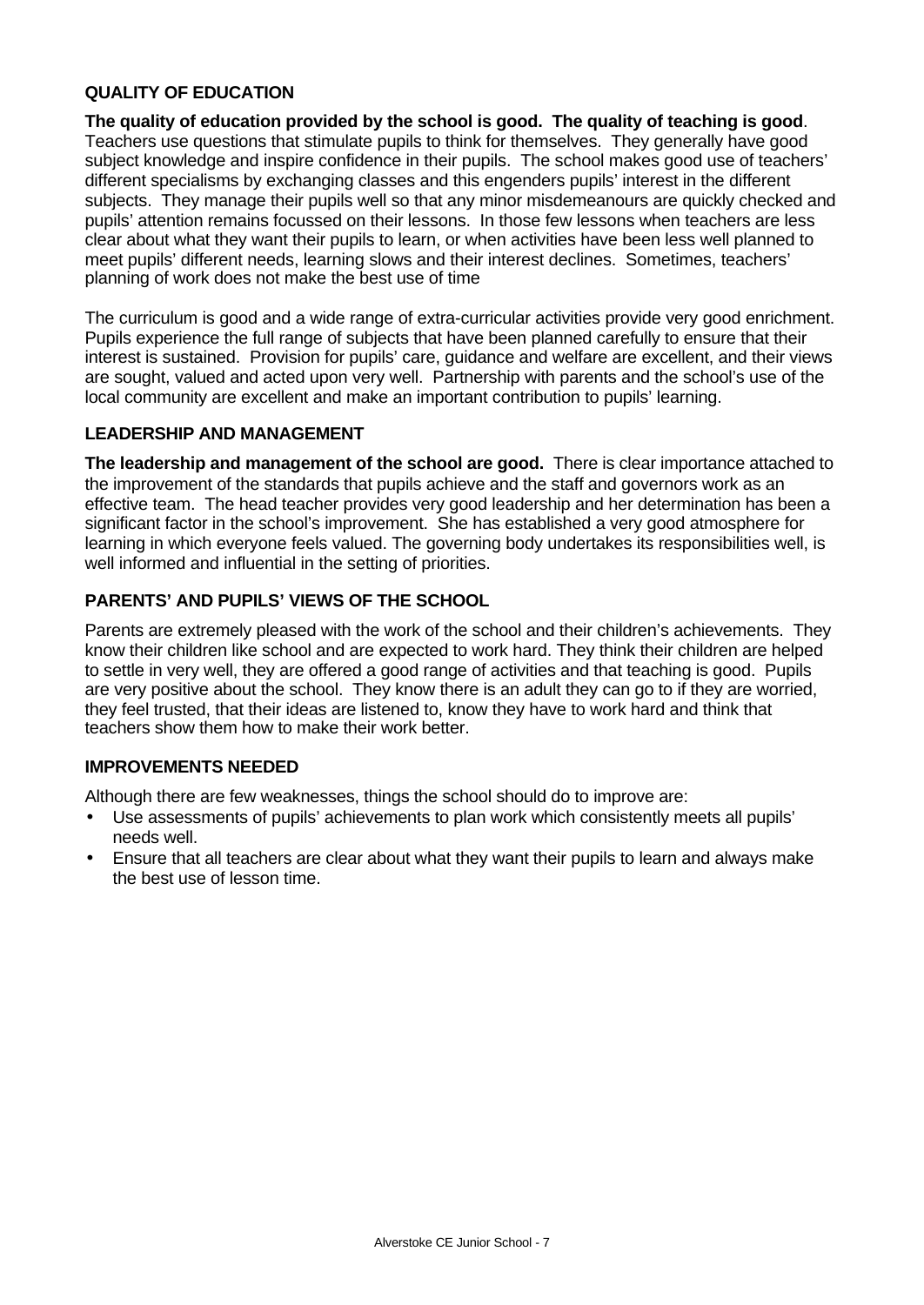# **PART B: COMMENTARY ON THE INSPECTION FINDINGS**

## **STANDARDS ACHIEVED BY PUPILS**

## **Standards achieved in areas of learning, subjects and courses**

Pupils achieve well and overall standards are **above average**.

## **Main strengths**

- Pupils achieve very well in science and standards are well above the national average.
- Standards at the end of Year 6 are above national averages in English and mathematics and they continue to improve.
- Pupils achieve well in English, mathematics, art and very well in music and standards are above those expected nationally in these subjects.

#### *Standards in national tests at the end of Year 6 – average point scores in 2002*

| Standards in: | School results | National results |
|---------------|----------------|------------------|
| English       | 27.8 (28.2)    | 27.0 (27.0)      |
| mathematics   | 27.7 (27.9)    | 26.7 (26.6)      |
| science       | 30.3(31.4)     | 28.3 (28.3)      |

*There were 66 pupils in the year group. Figures in brackets are for the previous year*

## **Commentary**

1. Standards in English and mathematics have been good and improving over recent years and pupils good achievement is a direct result of the efforts the schools has made to improve the curriculum and teaching. Although pupils' standards were slightly lower in 2002, these results represented good achievement in relation to the previous results for this group of pupils. In 2003, more pupils achieved the higher levels in English and mathematics and this again has been the result of improvements made to the range of activities provided throughout the curriculum and improvements to teaching made by the school are now beginning to take effect. Standards in science that are well above national averages and represent very good achievement are the result longer-term adjustments and improvements to both the curriculum and teaching, which the school continues to review.

2. Since the last inspection, the school has worked hard to improve standards and results in these subjects. Improvements in leadership and management have ensured that the curriculum, pupils' assessment and teaching have all contributed to this success. Recent strategies to challenge the higher attaining pupils through different groupings taught separately have effectively begun to improve standards at the higher levels. Standards in art and music continue to be above national expectations because the curriculum and teaching provide a rich and interesting range of experiences in these subjects. Standards in information and communication technology, geography, history, design technology and physical education are in line with national expectations and improving. In all of these subjects, the recently introduced schemes of work and developments in teaching and learning will lead to improvement. The school quite rightly has chosen to focus attention upon the key subjects of English, mathematics and science first.

3. Pupils achieve well in all subjects and in science and music their achievement is very good. The range of the curriculum and stimulating teaching have developed and encouraged pupils' interest and enthusiasm, providing the desire and motivation to do well. Although younger pupils are achieving well in geography, history, and design technology, some older pupils do not achieve as well as they might because the newer schemes of work have not been in place long enough for these pupils to have made good progress throughout their school career. However, the learning seen in lessons and in pupils' work suggests that they are now making better gains. Pupils with special educational needs achieve well and there is little difference in the achievements of different groups.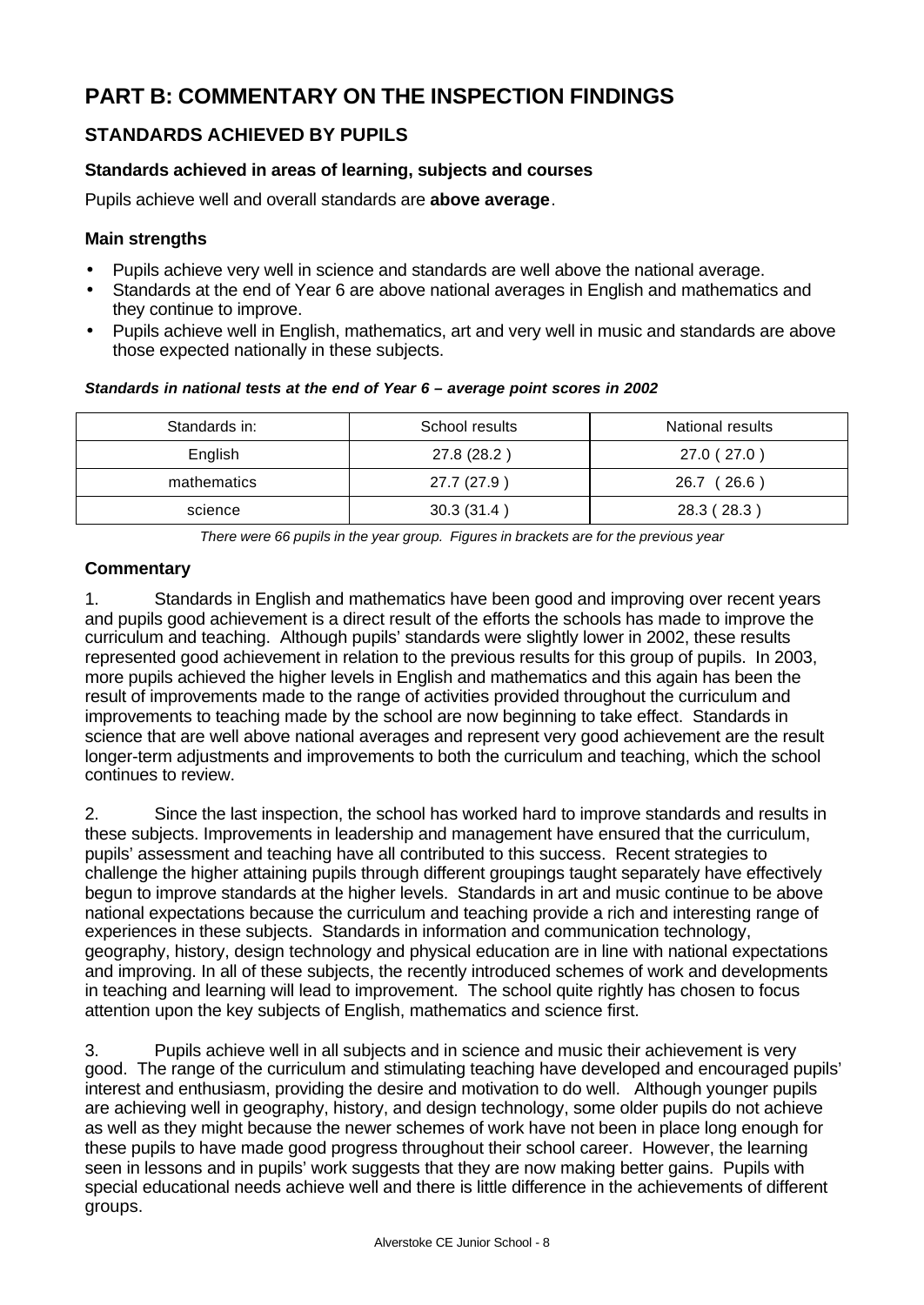## **Pupils' attitudes, values and other personal qualities**

Pupils' attitudes to school, their values and their personal qualities are developed very well and their behaviour is **very good**. Attendance at the school is very good and pupils want to come to school. Their spiritual, moral and social developments are very good, and their cultural development is satisfactory.

#### **Main strengths and weaknesses**

- Pupils are motivated and find their work interesting. They are very keen to learn.
- Pupils are confident and are often independent learners.
- All pupils feel valued, listened to, safe and part of the school community.
- There is a strong sense of spiritual awareness and respect for others; pupils relate to each other very well.
- The school sets high expectations for both pupils' behaviour and learning, to which they respond.
- Pupils are helped to learn clear principles of right and wrong.
- Although pupils gain good experience of their own culture, there is limited opportunity to appreciate that of other cultures.

#### **Commentary**

4. The improvement in pupils' behaviour has been very good since the last inspection. A balanced range of rewards and sanctions has been established to ensure that pupils behave well. The school has high expectations for their behaviour, pupils feel valued as individuals and they know that their learning is important. When necessary, appropriate action, including exclusion, is taken to deal with misbehaviour.

| Categories used in the Annual School Census |  | No of pupils<br>on roll | Numb<br>fixed p<br>exclus |
|---------------------------------------------|--|-------------------------|---------------------------|
| White - British                             |  | 256                     | 5                         |
| White – any other White background          |  | 2                       |                           |
| Mixed – any other mixed background          |  |                         |                           |
| Asian or Asian British - Indian             |  |                         |                           |
| Chinese                                     |  |                         |                           |
| No ethnic group recorded                    |  |                         |                           |

#### *Ethnic background of pupils Exclusions in the last school year*

| No of pupils<br>on roll | Number of<br>fixed period<br>exclusions | Number of<br>permanent<br>exclusions |
|-------------------------|-----------------------------------------|--------------------------------------|
| 256                     | 5                                       |                                      |
| 2                       |                                         |                                      |
|                         |                                         |                                      |
|                         |                                         |                                      |
| 2                       |                                         |                                      |
|                         |                                         |                                      |

*The table gives the number of exclusions, which may be different from the number of pupils excluded.*

5. Pupils interact very well, are keen to talk about their work and listen carefully to each other and to adults. They are interested and enthusiastic about their work and find learning fun. Pupils with special educational needs receive good encouragement, are well supported and so develop very good attitudes to their work.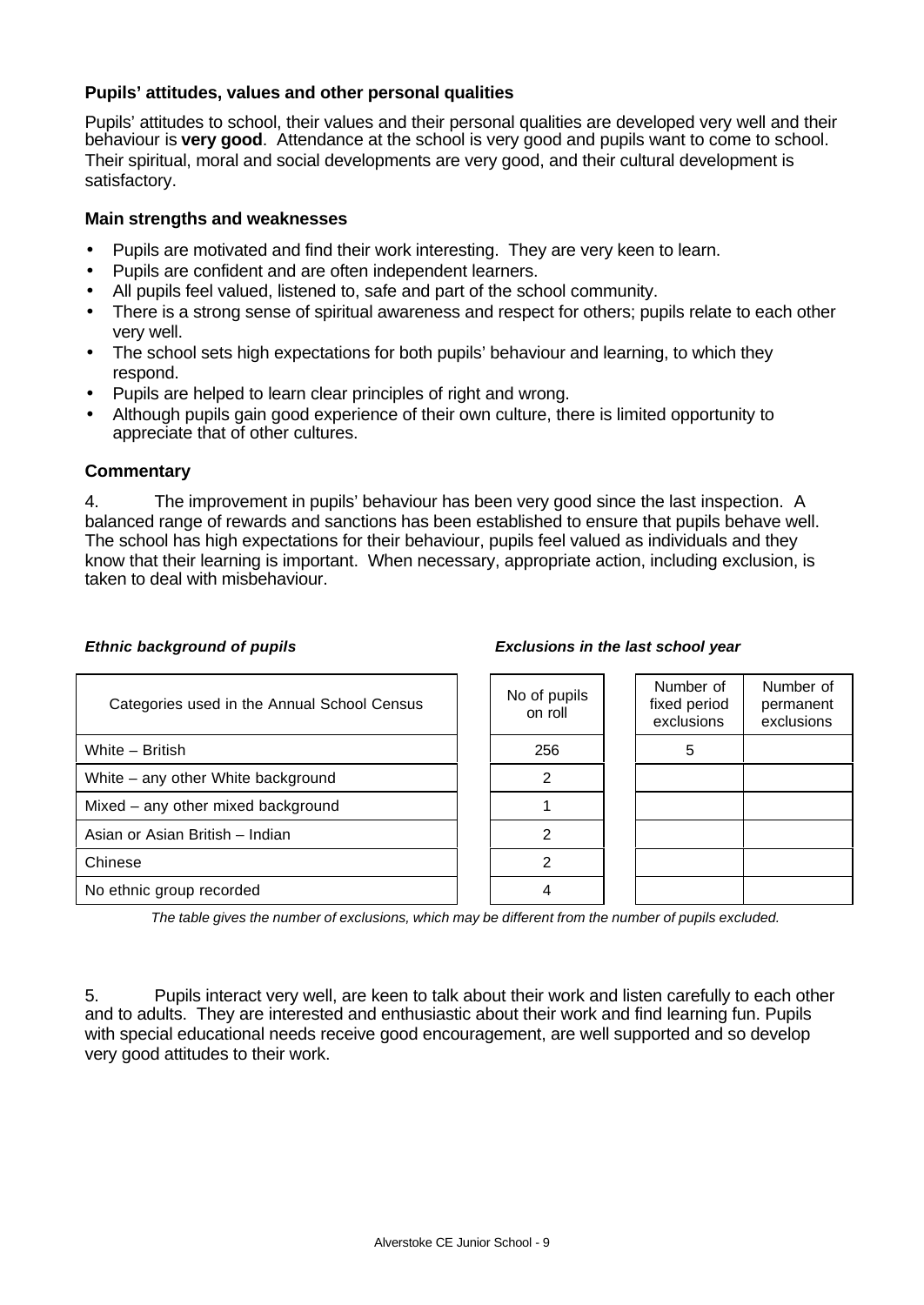6. As a result of the school's approach, pupils are very highly motivated and work hard, and their attitudes have considerable effect on their learning. Although they are lively at times, pupils usually retain a strong focus in their lessons. In those few lessons where there is small amount of silly or exuberant behaviour, it is dealt with swiftly and appropriately. The school has fostered these very positive attitudes within pupils by a clear focus on developing the breadth of the curriculum and ensuring there is an emphasis on activities that are practical, challenging, stimulate thinking and are fun. Teaching is being developed to ensure that no time is wasted, and that there are clear objectives for what pupils need to learn. At times, they are so engrossed that there is a gasp of disappointment at the end of the lesson. Pupils are encouraged to take a full part in school life, whether through responsibility, such as befriending others in the playground, or more formally through contributing to the school council. Pupils' views of the school are very positive and they feel that their ideas are considered seriously by the school and then acted upon. Through their work, pupils are given opportunities to research and discover. Teachers often refer to them as "Geographers" or "Scientists" and they are able to take initiative in their lessons. Subjects, such as science or art are taught in a way that provides opportunities for pupils to experience moments of inspiration and fascination, which together with shared experiences in assemblies, enables pupils to develop their spiritual awareness.

7. Pupils are taught a sense of right and wrong very well through assemblies, lessons and life around the school. They respond very well to the wide range of strategies to deal with misbehaviour and all feel valued members of the school community. They work and play very well together and are welcoming to visitors. They are very proud of their school. The school provides a broad range of opportunities for pupils to gain insight into their own culture, for example the use of visiting artist, or visits to local historical sites, but there are fewer opportunities for them to learn about other cultures. During the inspection there were no incidences of bullying. The school has very effective procedures to deal with any incidents and both pupils and parents are confident that swift and effective action would be taken.

8. Attendance at the school is very good. The school has very good procedures for promoting good attendance and parents and carers do their utmost to ensure that their children are in school.

| Authorised absence |      | Unauthorised absence |         |
|--------------------|------|----------------------|---------|
| School data        | 4%   | 0%<br>School data    |         |
| National data      | 5.4% | National data        | $0.5\%$ |

#### *Attendance in the latest complete reporting year 2001/02 (%)*

*The table gives the percentage of half days (sessions) missed through absence for the latest complete reporting year.*

## **QUALITY OF EDUCATION PROVIDED BY THE SCHOOL**

The quality of education provided by the school is **good**. Pupils achieve good standards because they are taught well, experience a broad and interesting curriculum and are expected to behave very well.

#### **Teaching and learning**

The quality of teaching and learning is good, and at times it is very good. In those few instances where there are weaknesses, these are recognised and being improved. Teachers assess their pupils well and the information is usually used effectively.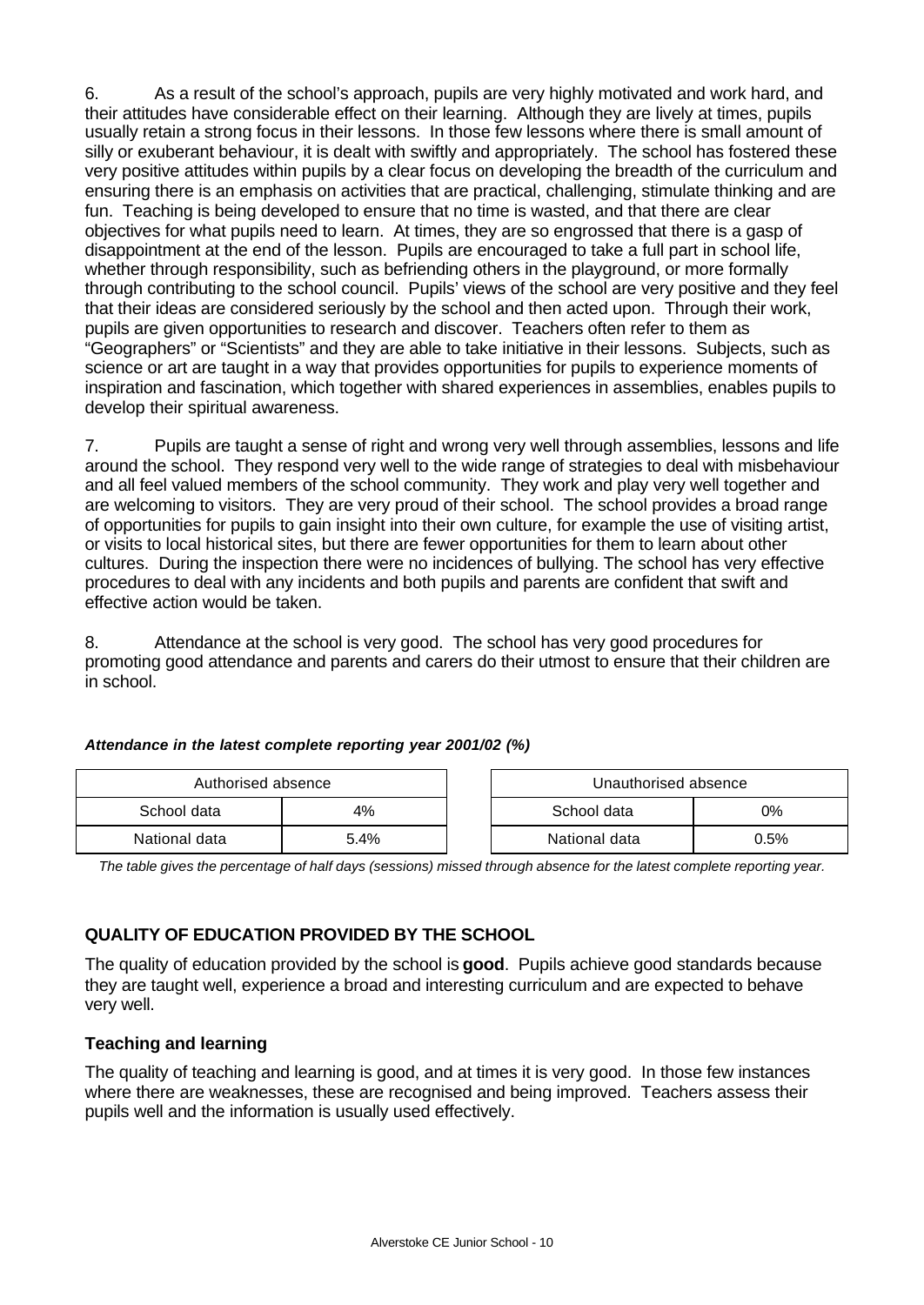#### **Main strengths and weaknesses**

- Very good subject knowledge.
- Good use of teachers' subject specialisms.
- Good use of questions.
- Good management of pupils and their behaviour.
- Sometimes teachers need to be clearer about what they want their pupils to learn so that lesson time is consistently used well.
- At times the work is not well matched to some pupils' needs.

## **Commentary**

9. Teaching and learning are good and improving in all subjects and in all classes, and where there are inconsistencies they are few. Teachers are very confident in most subjects and this inspires pupils to be interested and self-assured in their lessons. Although a few teachers are less confident in music, the school's use of the specialist music teacher ensures that usually pupils' learning does not suffer. Good use is made of teachers subject specialisms through the exchange of classes, and this adds a new dimension to pupils' learning that stimulates and motivates them. Teachers use questions very well to encourage pupils to think for themselves and to engage their pupils' interest. Learning is often fun, pupils enjoy their lessons and therefore want to learn. As a result, pupils achieve well, gaining new knowledge and developing their skills and understanding, so standards continue to improve across all subjects. Teachers expect their pupils to behave very well and they do so. This represents a substantial and important improvement since the last inspection.

10. Teaching assistants are used effectively and they make a good contribution to pupils' learning and in particular that of pupils with special educational needs (SEN). Teachers are careful to include all pupils and do so well through the use of varied and interesting activities and the careful use of questions to individual pupils. Lesson are usually planned well, although in a few lessons, the use of time was miscalculated so that the final session of the lesson became hurried and was less effective in helping pupils summarise their learning. Teachers make good use of a wide range of resources and use a variety of methods to make their lessons interesting, and in this they succeed. They set homework regularly and this makes a good contribution to pupils' learning and is appreciated by parents.

11. Teachers assess their pupils thoroughly, carefully and regularly, particularly in English, mathematics and science. In other subjects, such as art, assessment procedures have been developed more recently so have had less time to make as much impact on teaching and learning. The assessment of pupils with special educational needs is good. The school uses test information well to identify pupils needing 'extra' help and to form teaching groups. The assessment of pupils' progress during a few lessons is not always sufficient to ensure that subsequent work is planned at the right level to meet all pupils' needs. Assessment records are used to analyse pupils' progress as a year group, as a class and at an individual level. Pupils are set targets in English, mathematics and science and these are successfully helping them to understand what they need to improve in English and mathematics. Targets in science are not yet sufficiently focused on pupils' individual needs.

12. Despite the detailed assessment records, there are a few lessons where teachers have not matched pupils' work sufficiently to their abilities, with the result that in those lessons, sometimes the higher attaining pupils were being insufficiently challenged and at other times the lower attaining pupils found the work too difficult. However, there were other lessons where assessment was being used well to plan work matched to pupils' abilities. Teachers mark their pupils work regularly and often include encouraging praise. However, sometimes there is insufficient comment from teachers to pupils to enable them to understand how they can improve their work, and in these few instances, pupils do not receive enough information about how well they are doing.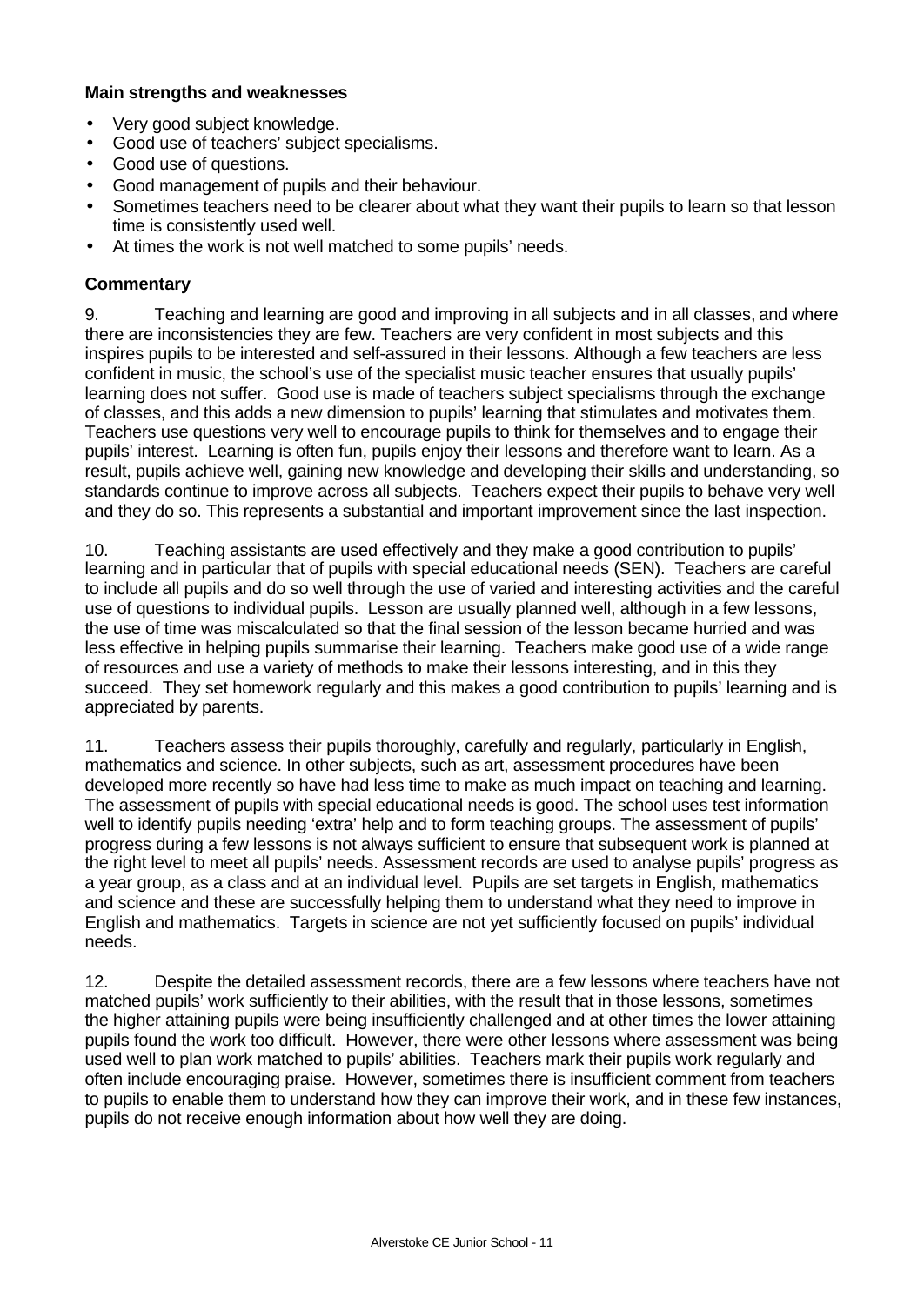#### *Summary of teaching observed during the inspection in 33 lessons*

| Excellent | Very good | Good  | Satisfactory | Jnsatisfactory | Poor   | Very Poor |
|-----------|-----------|-------|--------------|----------------|--------|-----------|
| 0 (0%)    | 7(21%)    | (52%) | 8(24%)       | (3%)           | 0 (0%) | 0 (0%)    |

*The table gives the number of lessons observed in each of the seven categories used to make judgements about lessons; figures in brackets show percentages where 30 or more lessons are seen.*

#### **The curriculum**

The school provides a good and varied curriculum and a **very good** range of other learning opportunities for its pupils. The school's accommodation and resources are having a good impact on pupils' learning.

#### **Main strengths**

- The enrichment opportunities offered by the very good range of extra curricular activities.
- The good use of the expertise available both within the school staff and outside specialist.
- The high number and effective use of learning support assistants.
- The interesting activities provided in science, music and art.

## **Commentary**

13. The curriculum meets all statutory requirements and has developed well since the last inspection, most notably in its provision for pupils who require support for special educational needs (SEN), which is now satisfactory, and the quality of its long term planning. The school has carried out considerable changes in recent times to broaden the range of activities offered to its pupils and improve achievement in all subjects. This it has done successfully while at the same time continuing to improve the attainment of pupils in English, mathematics and science. Pupils' attainment in science has risen well and the activities provided in this subject ensure pupils have very good opportunities to investigate and experiment. Although the long term planning of work in all subjects is now securely in place the work planned in a few lessons does not always meet the needs of all pupils. At times, this means work is either too hard for pupils of lower ability or not challenging enough for more able pupils.

14. Pupils are prepared well for their secondary education through the experience of being taught by different teachers for different subjects and learning the skills relating to that subject in a more academic way. The school makes very good use of the expertise of outside specialists to provide pupils with opportunities to learn a variety of sports. In addition, artists and musicians make a very good contribution to the work of the school. For example during the school's 'Art Week' pupils worked alongside artists, gaining valuable experience and knowledge. Many pupils benefit from music lessons and the school orchestra and choir are well supported, producing music of a good quality. The school provides many clubs before school and during break times augmenting its work during lessons. Particularly successful is its 'social skills' club, which is providing pupils with the skills needed to raise their confidence, for example through learning how to hold a conversation. The specialisms and skills of the school staff are put to good use especially in music and physical education.

15. Pupils' experiences are enhanced by the school's provision of a high number of learning support assistants who work especially well with SEN pupils. The provision for these pupils is satisfactory. Although they are well supported by learning support assistants, when they are on their own in lessons, they sometimes find the work they are set by teachers is too difficult for them and they occasionally struggle when they do not have additional help. All pupils on the school's 'register' have an individual education plan. Targets on these plans and directions for class teachers are not always specific enough to ensure pupils make as much progress as they might, particularly when they are not supported by additional help. Despite these shortcomings, pupils with SEN achieve well, are stimulated by the interesting and varied curriculum and are motivated to do well.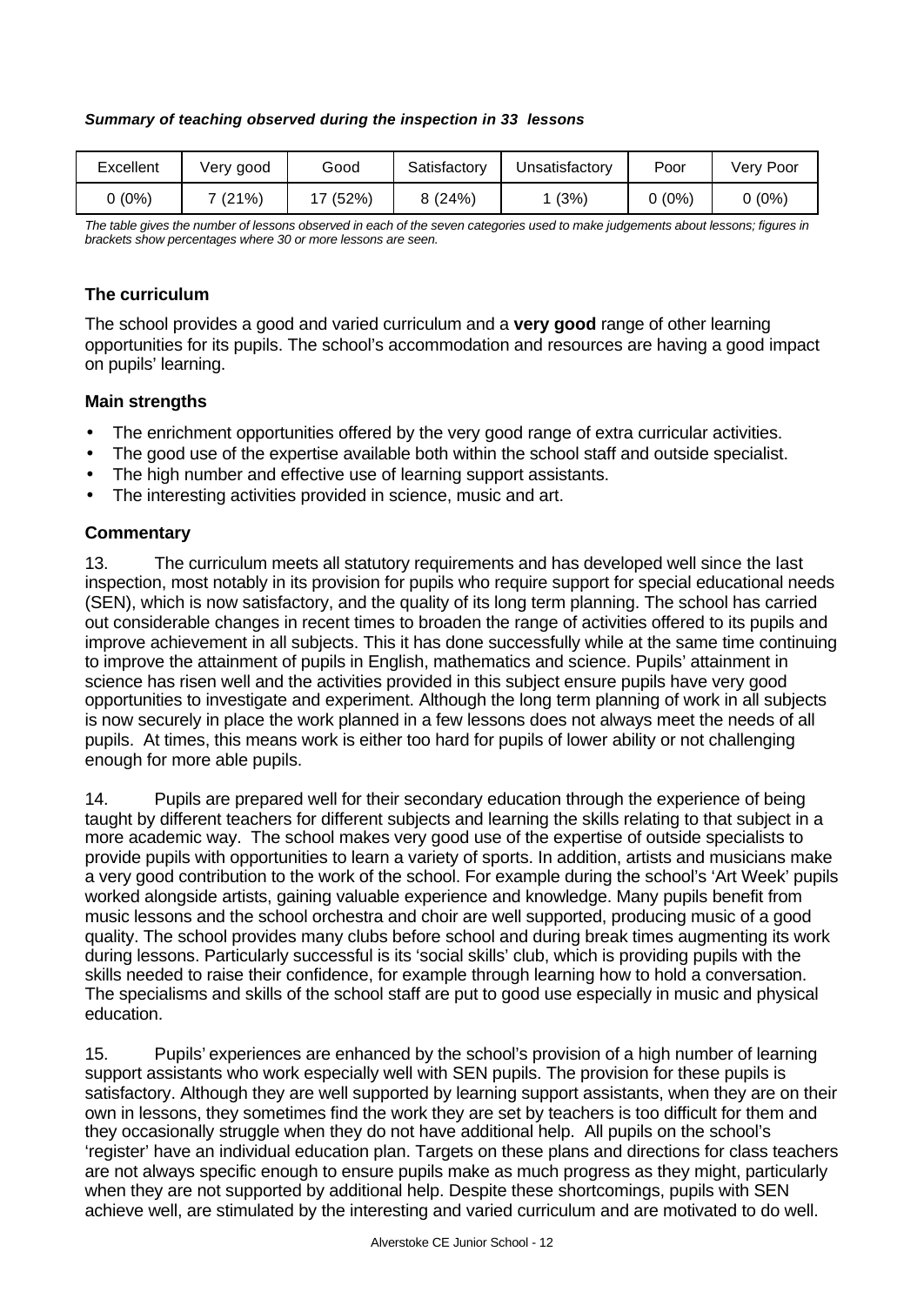They are often supported by learning support assistants within lessons and some pupils are taught in very small groups outside these classes. This is effective support and assistants are skilled in encouraging and teaching planned activities. All pupils are included well in all aspects of school life.

16. The school's grounds and accommodation are very good and provide a stimulating environment for pupils to work in. These include expansive playing fields, a swimming pool, adventure trail and gardens. Inside the school buildings classes are bright and spacious with many areas used around the school for teaching groups of pupils. The school's computer suite is too small to adequately accommodate the size of groups using it, and at times this has an adverse effect upon their learning. The school is resourced well and this makes a positive contribution to pupils' learning. For example, in a science lessons, there are sufficient resources for all pupils to engage in practical experiments and experience the learning first hand.

## **Care, guidance and support**

The school provides **excellent** care for its pupils.

## **Main strengths**

- Relationships between adults and pupils are excellent.
- Procedures for child protection, health and safety, attendance and behaviour management including procedures to prevent bullying are working very successfully.
- There are very good links with the secondary and infant schools which ensure that transition between the schools is managed very well.
- All pupils feel very involved in the school community.

## **Commentary**

17. The staff know children and their families very well indeed and relationships with pupils are excellent. Very good procedures ensure that health and safety, which includes staff trained in first aid, child protection and behaviour are very carefully monitored and personal, social, health education and citizenship (PSHE) are very well developed. The behaviour policy is used very effectively and pupils work and play together exceptionally well, in an inclusive atmosphere, where no one is left out. Very good records of pupils' personal progress and development are kept; these are linked to marking, pupils are carefully tracked and records are used successfully to guide target setting for personal development. Pupils are very clear about whom they should approach if they have a problem; they feel that they are always treated fairly, are listened to and that school is fun! They take the school council seriously and know that issues they raise will be considered carefully. There are very good links with the infant and secondary schools, with opportunities for shared activities, such as music, staff liaison, taster days and other visits. The standards of care are excellent and this has a significant effect on pupils' achievement. Parents spoke very highly of the headteacher and the school, felt that their children are happy and were glowing in their praise of induction and liaison between the infant and secondary schools. The team agrees with these positive comments. This represents a significant improvement since the last inspection.

#### **Partnership with parents, other schools and the community**

The school has **excellent** links with parents and the community and these have improved very well since the last inspection.

## **Main strengths**

- The excellent range of information in a user-friendly format is greatly appreciated by parents.
- Parents are overwhelmingly pleased with and supportive of the school and parents' association.
- The school has excellent links with the parish church and volunteers from the community work in school very effectively.
- Parents at the meeting, in discussion and on questionnaires praise the work of the head teacher and the school.
- A wide range of visits and visitors greatly enhances pupils' experience.
- +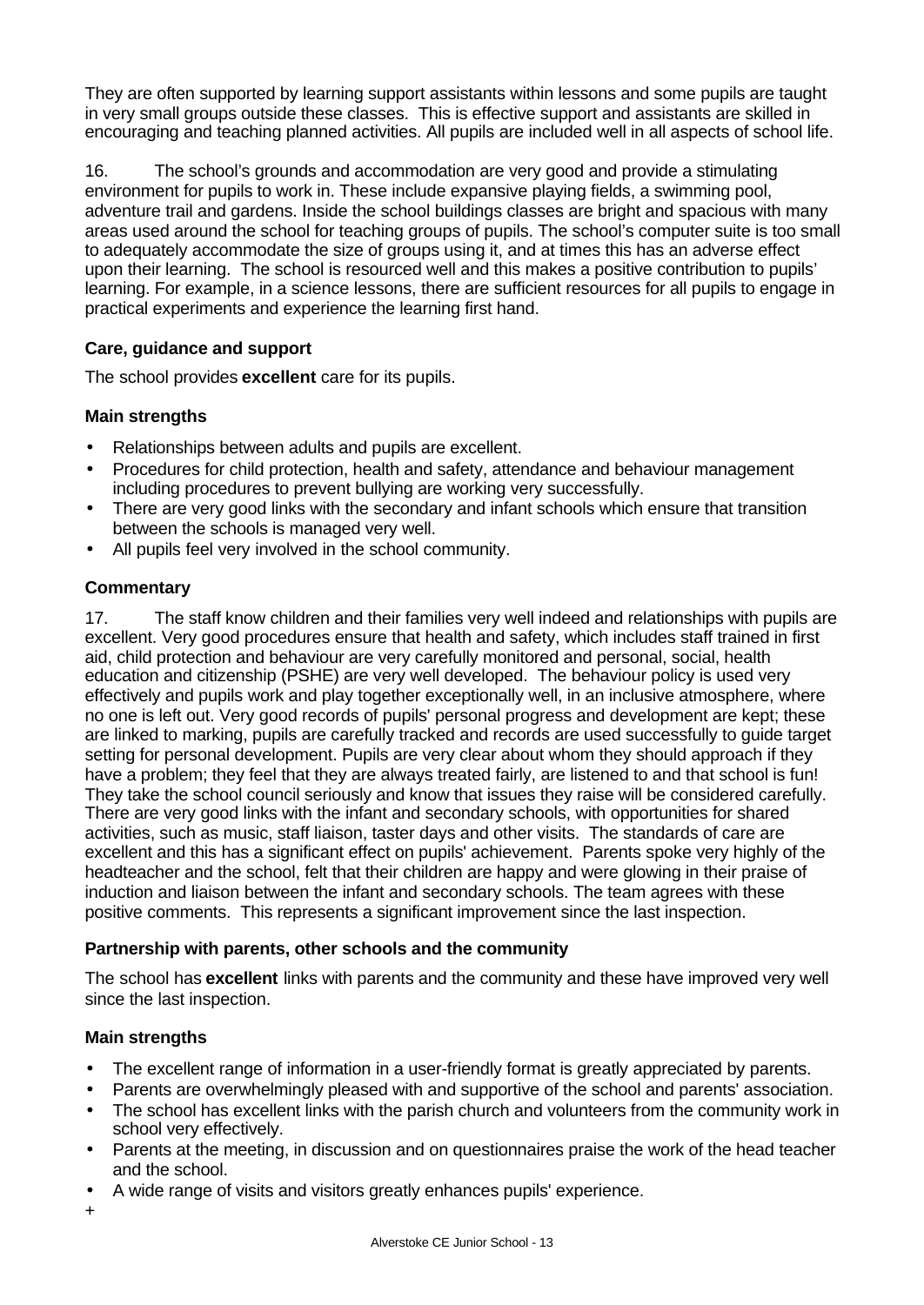## **Commentary**

18. Many parents provide very valuable help in school; they are given clear ideas of their tasks and feel very welcome. They help on visits and with swimming and almost all support their children's learning at home very well, which has a beneficial impact on pupils' achievement. Many more take part in the very successful fund raising of the parents' association, which provides funds for many projects. Parents receive excellent quality of information about the school and about their children's progress and they are very successfully involved in their children's learning. This includes regular meetings, newsletters and a good quality written annual report with targets for improvement and an opportunity for parents and pupils to respond. These features play an important role in supporting and helping pupils to achieve well. The school regularly seeks parents' views and then acts upon the findings. Parents are very comfortable to approach the school if they have a concern and they know that the school will deal effectively with any complaint. The school prospectus and the governor's annual report to parents are presented very well, are clear, informative and meet statutory requirements. Parents state that homework is set regularly, is consistent and contributes very well to their children's learning and the team agrees.

19. There are excellent links with the Church and the local community; the vicar is a regular visitor and the organist is involved in the good provision for music throughout the school. Other links include visiting artists; pupils are involved with the local village for the elderly and the school gives a concert and a Christmas lunch for up to a 1,000 people. There are very strong links with the local schools and past pupils are welcomed in for work experience. Many visits and visitors greatly enrich the curriculum, for example in art, music and history and pupils in Year 6 enjoy a residential visit. This contributes to making lessons and learning interesting and stimulating and has an important effect on pupils' high levels of motivation Parents speak very highly of the opportunities that are provided for their children.

## **LEADERSHIP AND MANAGEMENT**

The leadership and management of the school are **good** and having a positive impact on pupils' achievement. The governing body undertakes its role well. The leadership and management by senior staff and subject managers are good and that of the headteacher are very good.

## **Main strengths**

- Clear vision, high expectations and appropriate action to improve and secure very good behaviour and improving standards.
- Effective teamwork between all members of the school community.
- Clarity and vision for curriculum improvement.

## **Commentary**

#### *Financial information for the year April 2002 to March 2003*

| Income and expenditure $(E)$ |           | Balances (£)                                    |
|------------------------------|-----------|-------------------------------------------------|
| Total income                 | 747930.12 | Balance from previous year<br>11698.05          |
| Total expenditure            | 741785.41 | Balance carried forward to the next<br>18483.22 |
| Expenditure per pupil        | 2778.22   |                                                 |

20. The Governing Body is well organised, contributes well to the vision for the school and has a good knowledge of the school's strengths and weaknesses. Governors keep themselves well informed through effective communication with the headteacher, and provide good challenge and support to the head and deputy head teachers. They actively seek our further information when necessary to enable them to make careful decisions about the school's future developments. This is reflected in the commitment shown by the school and governors working together to broaden the curriculum whilst continuing to raise standards. The Governing Body fulfils it statutory duties well,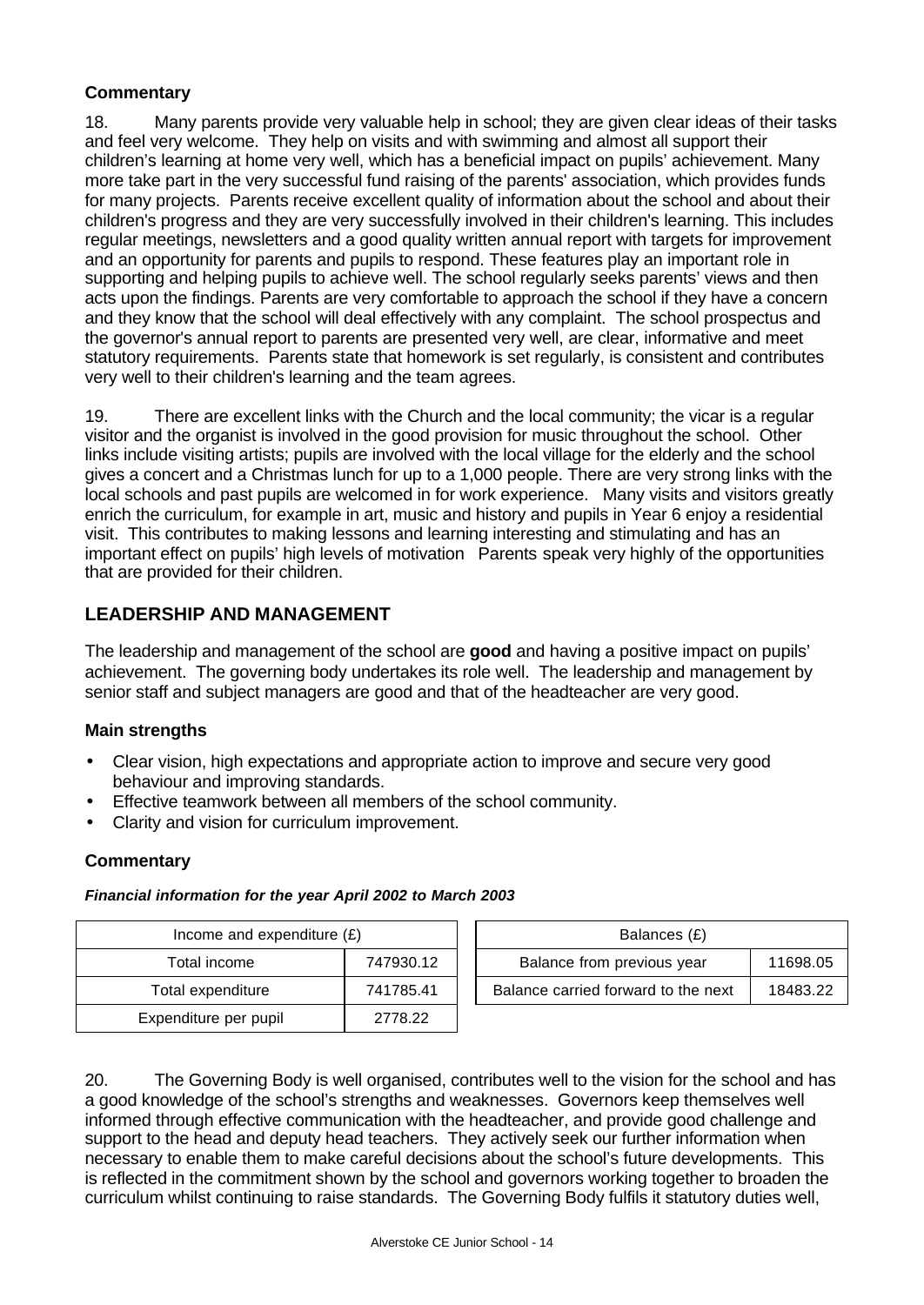and since the last inspection, has set up Performance Management systems which effectively incorporate whole school targets and initiatives, for example, ensuring that there is rigorous identification and monitoring of all groups of pupils, and that standards and achievement continue to rise.

21. The headteacher is dedicated to ensuring the highest possible standards and achievement in all areas of the school's work. In a short space of time she has created a team of governors, staff, parents and pupils who not only share her vision, but also are working together co-operatively to ensure that everyone moves forward purposefully. Her approach is inclusive and ensures that everyone in the school community feels valued. Governors and senior staff now have a better understanding of how this can be achieved, for example, through working together in formulating the school development plan. Subject managers and governors found this experience helpful in sharpening their focus on how to promote and achieve the school's aims and ambitions. There is a strong sense of teamwork in all the school's activities, and the headteacher leads both by example, and by ensuring that all teams work towards common goals. She has a regular teaching commitment with higher attaining pupils, which has had a significant impact on raising standards, reflected in recent national test results. The headteacher also observes teachers at work in the classroom, and provides individual feedback and targets for development. These targets are monitored by the headteacher, and have brought about improvements in areas such as mental/oral starters, and presentation in mathematics.

22. The headteacher is a very effective manager. Since her appointment just over a year ago, she has built on strengths of the school, and confidently addressed its weaknesses. For example, she has developed subject managers' expertise and understanding of their roles and responsibilities with a more focused approach to raising standards for all pupils. Considerable improvement has been made in assessment systems, which now give detailed information on the performance of every pupil in key subjects. Staff are better informed about pupils' progress, achievement, and potential to improve. Performance Management, recently put in place, ensures that all staff have targets, which focus on whole school curriculum priorities and subject management. This has also ensured a more effective system of identifying professional development needs both for the individual and the school as a whole, for example, developing senior management skills in a school where there is little turnover of staff. The school manages its finances effectively, and understands the principle of best value well. It has evaluated its generous provision of support staff and reorganised working practices to make sure that these staff are deployed as effectively as possible.

23. The school and the governing body are well aware of the need to continue to raise standards, and recognise the strengths of a very effective headteacher, stable staffing, good teamwork, much improved pupil behaviour and very good accommodation. There are no significant barriers to learning. The school recognised that the curriculum was too narrow, particularly for pupils in Year 6, and was limiting pupils' breadth of learning and experience. In consultation with parents, a richer curriculum was introduced recently where subjects such as art/music/history are given more time and are linked well. Many extra curricular activities are offered. The school is not complacent, and remains committed to ensuring that every pupil receives the best possible educational opportunities, by rigorous self-evaluation and monitoring. The leadership and management of the school's provision for pupils with special educational needs are satisfactory. Pupils achieve well and reach levels of attainment that are often beyond those suggested by their capabilities. The assessment of these pupils' attainment is good although the assessment of 'dayto-day' progress and the targets in individual education plans are less well developed so far. At the moment, learning support assistants have a large responsibility for the teaching of these pupils and sometimes, too little direction is being given to teachers by the SEN coordinator to help them plan appropriate work, particularly when additional adults do not support SEN pupils. Nevertheless, the stimulating and interesting range of activities, the ways that pupils work together and help one another, and the pupils' high levels of motivation and aspiration have a very positive impact on their achievement.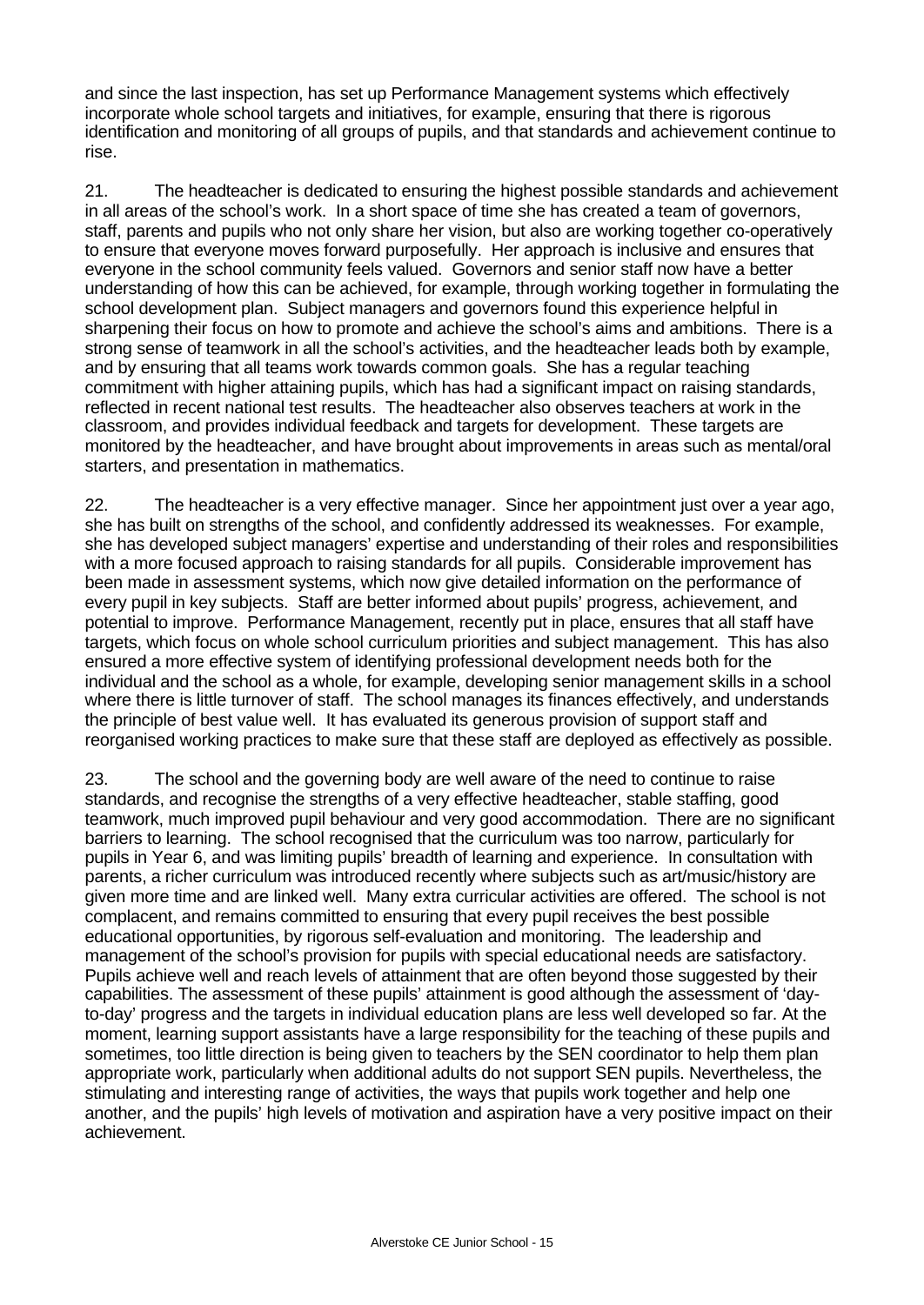# **PART C: THE QUALITY OF EDUCATION IN AREAS OF LEARNING, SUBJECTS AND COURSES**

## **SUBJECTS IN KEY STAGE 2**

## **ENGLISH**

Provision in English is **good**.

## **Main strengths and weaknesses**

- Good standards are being achieved in all aspects of the subject.
- Good quality teaching in most lessons.
- Good quality of assessments.
- The work of learning support assistants.
- Teachers are not always clear about what they want pupils to learn in a lesson.
- Inconsistencies in providing work that is appropriate for all pupils.
- Marking is not always clear enough about how pupils can improve.

#### **Commentary**

24. Results of the national tests at the end of Year 6 (2003) showed pupils reached levels of attainment that are in line with national averages. The results for 2003 are lower than 2002, reflecting the lower abilities of the pupils in the year group. The number of pupils reaching the higher levels has increased. Pupils' achievements are good in relation to what they can do when they enter the school. They become confident speakers able to express themselves well using an increasingly wide vocabulary. Their writing improves as they move through the school so that by Year 6 pupils can write for a variety of purposes and convey their meaning well. Pupils write using punctuation correctly and spelling common words accurately. Their sentences are often enhanced through the use of a wide range of vocabulary. More able pupils use complex sentences often incorporating adventurous punctuation and parts of speech such as similes and metaphors. Pupils read well throughout the school using appropriate expression and gaining a good understanding of what they read. They have a good understanding of styles of writing and different authors. There is a very good range of books available to pupils with a well-stocked and attractive library.

25. The standard of teaching is good overall. Teachers manage their pupils well and have established good relationships by encouraging pupils and praising effort. They make good use of questions to deepen understanding and use responses to make general points to help all pupils understand. In the best lessons teachers stimulate pupils well through their lively delivery and contagious enthusiasm, for example by encouraging pupils in a younger class to act out 'verbs' for their classmates to guess. Learning support assistants play a vital part in lessons through the help they give to lower attaining pupils or those with special educational needs. Learning support assistants have the responsibility for teaching a small group within the class, which they do with skill and success. In some lessons, the work planned is not matched well enough to the needs of all pupils, which limits the progress they make. Teachers are not always clear enough about exactly what pupils are to learn during the lesson or have too many learning objectives. This lack of precision dilutes the effect of planned activities. There is also some inconsistency in teachers' marking which means pupils are not always aware of how they could improve their work next time.

26. The leadership and management of the subject are good because of the identification of areas to improve and the actions taken to do this. The school has introduced a good, comprehensive system of assessing pupils' attainments and progress with the coordinator using this information well to set targets and improve pupils' achievement. Effective measures to raise standards have been introduced and include organising the younger classes by attainment, lessons for higher attaining pupils in the older classes taken by the coordinator, and the provision of spelling logs and targets for individuals, classes and year groups.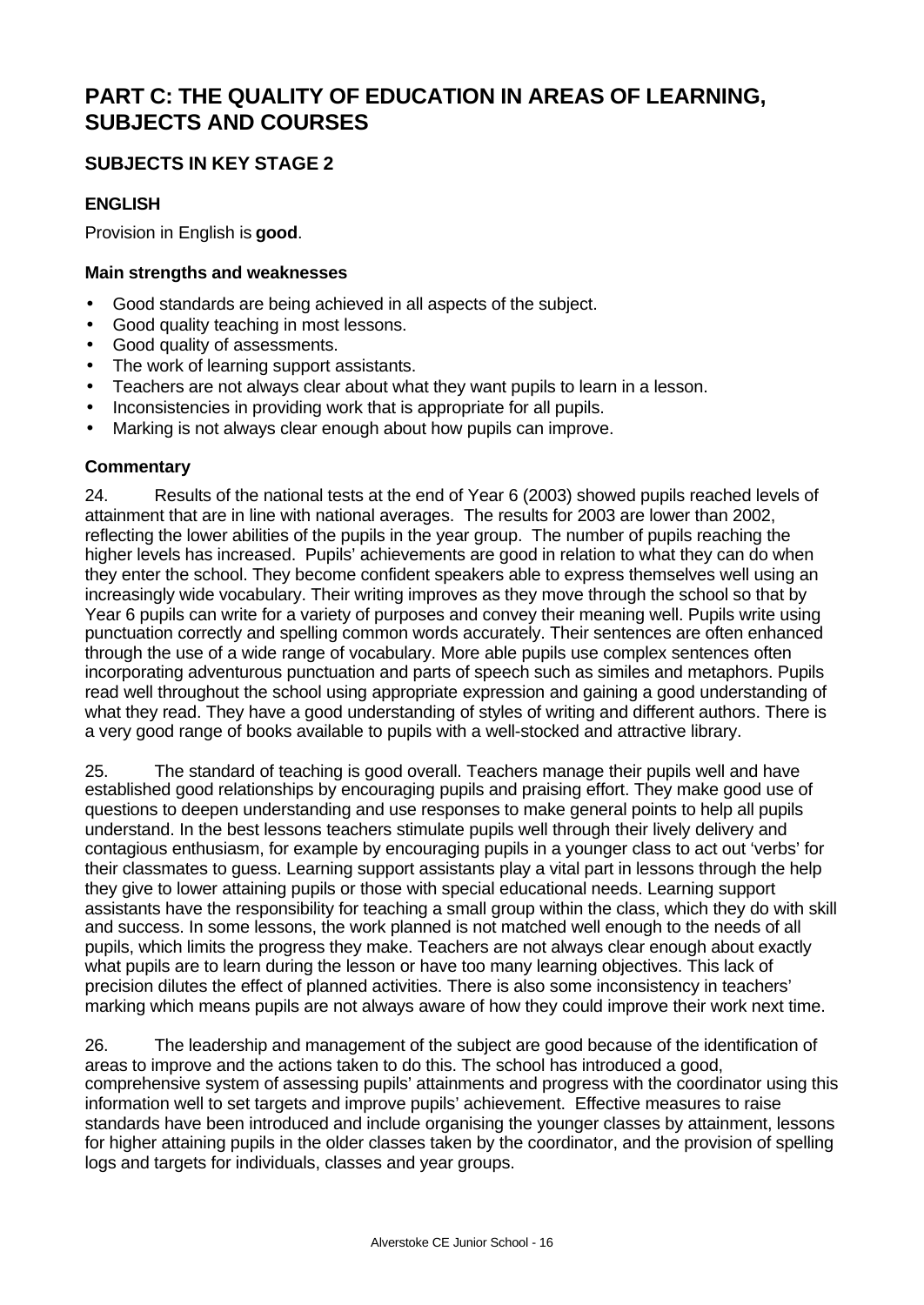27. The school has improved satisfactorily since the last inspection. Standards have risen, the school's resources improved and a good system of assessment introduced, which is having a beneficial impact on pupils' learning. The school has set itself challenging targets, for example to improve further the quality of spelling and increase the quality writing of higher attaining pupils – even though they are already reaching a good standard. Most of the measures to raise standards are recent and although improvements have already been seen, the full impact of these has yet to be reflected in pupils' achievement.

## **Language and literacy across the curriculum**

Provision for language and literacy across the curriculum is good, for example in information and communication technology (ICT) where pupils were encouraged to use vocabulary that was precise and in Year 3 geography where pupils were learning to use the term 'rural environment' with accuracy and understanding.

## **MATHEMATICS**

Provision in mathematics is **good**.

## **Main strengths and weaknesses**

- Standards are above average and all pupils achieve well.
- Teaching and learning are good overall.
- The subject is managed well and there are very good assessment systems.
- In a few lessons, pupils have insufficient opportunities to solve problems independently.
- Pupils work at a slower pace during independent tasks in some lessons.

## **Commentary**

28. Standards in mathematics are above average, and this is reflected in the recent national test results (2003), where there has been considerable improvement in the number of pupils achieving the higher levels. All pupils achieve well taking into account their level of attainment at the age of seven. For example, pupils in Year 3 construct simple block graphs and charts, and by Year 6 interpret graphs relating to 'stretch/weight', and to convert tables of results to bar graphs or line graphs. However, achievement is not as good in pupils' individual problem solving because this area is given more limited coverage in curriculum planning. Teaching is good overall. Lessons always begin with lively, well-planned mental/oral starters. Most teachers have a good knowledge and understanding of mathematics, and this is reflected in confident teaching, accurate use of terminology, and clear explanations when responding to pupil questions or misconceptions. All teachers have very good control of the class, and pupils behave very well. Any minor disruptions are dealt with quickly and effectively. Pupils are well motivated, show interest in learning, and present their work neatly. Where teaching is very good, the final session of the lesson challenges pupils to apply what they have learned by the use of open questions, for example, 'Tell me about 25/4'. Responses show a good understanding of mathematical concepts and accurate use of terminology such as 'mixed number' and 'improper fraction'. Where teaching is less successful, some pupils worked on independent activities, with less sense of urgency because no time limits had been set and there were few opportunities for pupils to evaluate or discuss their use of strategies. In a few instances, the teacher's expectations were either too high or too low, and this resulted in a few higher attaining pupils wasting some time on unnecessary repetition for part of a lesson, because they found the work easy, and some lower attaining pupils repeating the same mistakes because they did not understood what had been taught. In most lessons, pupils with special educational needs are supported well by effective learning support assistants.

29. Mathematics is managed well. Detailed tracking systems have recently been put in place to identify individual strengths and weaknesses and to monitor progress through the school. This information is used to set individual and group targets. The co-ordinator has a good knowledge of standards in the school, through monitoring pupils' work. The headteacher observes teaching and discusses strengths and weaknesses with individual teachers. Common factors of good and less successful teaching are dealt with at staff meetings, giving points for development for the subject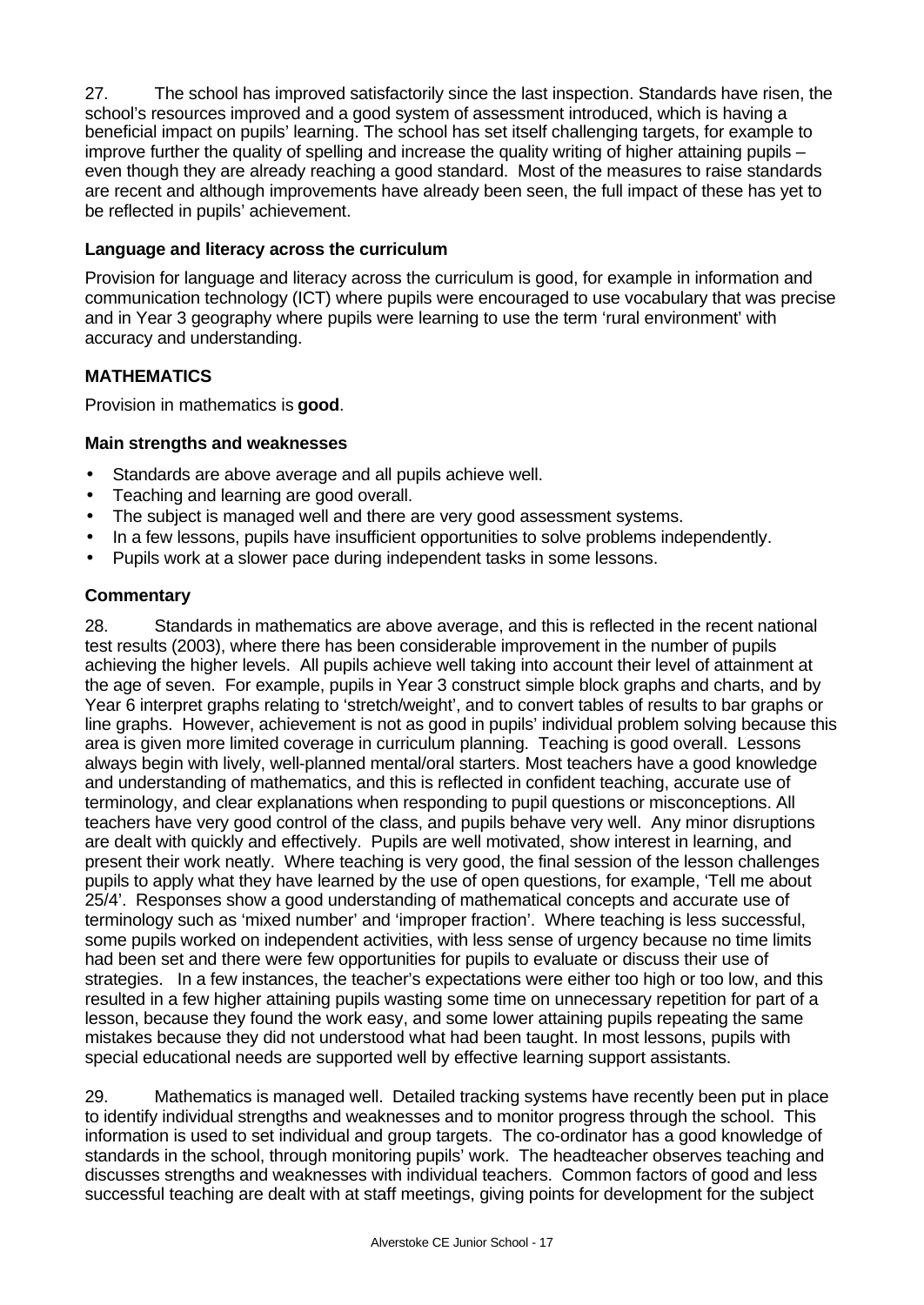overall. This has been an effective approach in improving oral and mental sessions at the start of lessons. Priorities for development identified by the school are appropriate, for example, rigorous monitoring of the most/least able pupils, and developing expertise in problem solving so that pupils are more confident in selecting and applying appropriate calculations.

30. Since the last inspection, standards have risen. Teaching is more effective overall and there is a more rigorous structure to the curriculum, based on the national strategy for mathematics. Thus, work usually builds carefully on previous learning. Pupils are grouped according to ability and this has resulted in higher levels of attainment in national tests. Behaviour in lessons has improved, and pupils are more focused on their learning. Overall, there has been good improvement since the last inspection.

## **Mathematics across the curriculum**

The provision in mathematics across the curriculum is **good**, for example through the use of graphs in ICT and the use of pupils' knowledge of different shapes and their skills in measurement when they were evaluating picture frames in design technology.

## **SCIENCE**

Provision in science is **very good**.

#### **Main strengths and weaknesses**

- The high standards and very good achievement.
- The broad range of activities and practical opportunities.
- Pupils' interest, enjoyment and enthusiasm for the subject.
- Good teaching, with some very good features.
- Assessment provides insufficient information to pupils so that they know what they need to do to improve.

#### **Commentary**

31. Standards in science are well above average and this is reflected in test results. Pupils are particularly talented using their practical skills and are confident in undertaking experiments and recording their findings. For example, Year 4 pupils have clear understanding of the term conduct in relation to electricity and they are easily able to make circuits and then test the conductivity of different materials. In a Year 5 class, pupils had a very good understanding of the circulatory system, the heart and pulse rate, They were able to take and record their own pulse rates and then make comparisons between the rate at rest and after exertion. Pupils' achievement is very good. They have very positive attitudes to their work and enjoy their lessons. Their interest and enthusiasm for the subject have a very positive impact on their rate of learning. The wide range of practical opportunities mean they easily remember the work they have done.

32. The quality of teaching is good, and some is very good. In lessons that were very good, the teacher had planned activities well and all pupils were being challenged. For example, in an experiment to investigate whether burning different materials resulted in reversible or irreversible changes, all pupils could see the results for themselves and, because they were all involved in the practical activity, every pupil had to think and make decisions for themselves. Pupils worked hard and the teacher maintained the pace of their learning through the resources provided, the organisation of the class, and the questions used to stimulate thinking. In the same lesson, the pace of learning slowed noticeably when the activity changed to drawing a poster. This activity did not stimulate the pupils and their interest and enthusiasm slowed. Pupils' work shows that they receive a rich and varied curriculum that is very good and meets the needs of all pupils. They are provided with lots of opportunities for the development of their skills as well as their knowledge and understanding. Pupils' enthusiasm and interest in the subject has a direct impact on their achievements and are attributable to the wide range of stimulating activities they experience, and the way that they enjoy what they are doing and want to learn more. Assessment is good and teachers record their pupils' progress carefully, using the information to ensure that all pupils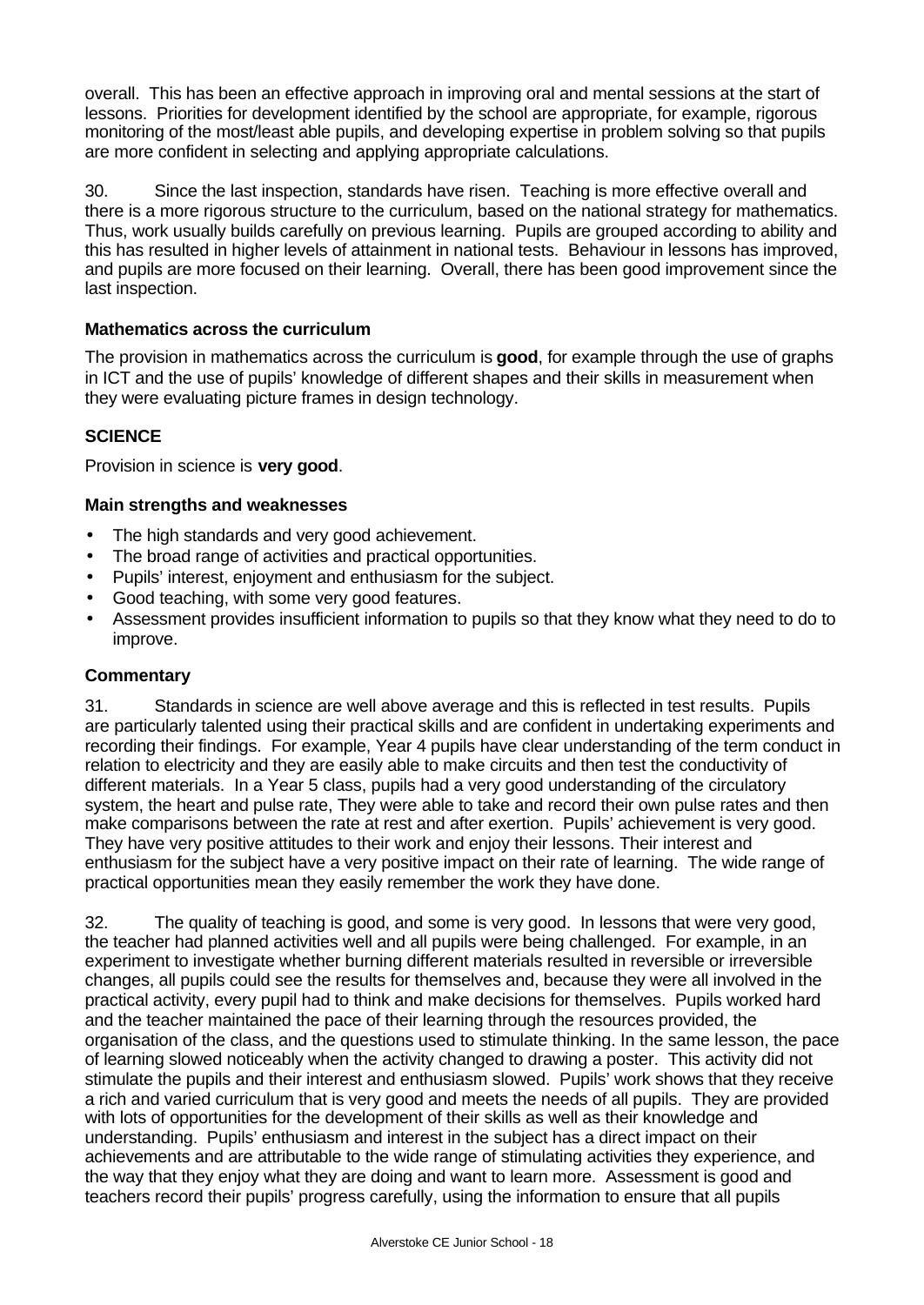achieve as well as possible. Individual pupil targets are being to be used, but as yet there is insufficient information to pupils about what they need to do to improve and how well they are doing. The subject is being led and managed well. Planning ensures that all aspects of the subject are covered throughout the school and resources are managed well. The coordinator provides good support for other teachers and uses assessment very effectively to make sure all pupils achieve their best possible standards. Improvement since the last inspection is very good.

## **INFORMATION AND COMMUNICATION TECHNOLOGY**

Provision in information and communication technology (ICT) is **good**.

#### **Main strengths and weaknesses**

- Pupils achieve well.
- A good range of planned activities covering all strands of the programmes of study.
- The timetabling of lessons in the ICT suite provides good opportunities for pupils to acquire the necessary skills.
- Good training has been provided for staff.
- The small size of the ICT suite means that classes held here are often too cramped.

## **Commentary**

33. By Year 6, pupils are reaching standards that are in line with national expectations in all aspects of the subject and they are achieving well. The carefully planed curriculum ensures that they develop their skills in a balanced way. Pupils add to, amend and combine different forms of information from a variety of sources. They routinely retrieve information from CD-ROMs and the Internet and compile their own databases from information they have gathered. Pupils use ICT to present their information in different ways and are beginning to understand the needs of different audiences and the best ways of conveying what they want to say. For example, older pupils are currently using a graphics program incorporating sound, animation and text on topics they have chosen. Through experimentation they are becoming aware of what are the best ways to engage and inform their audiences. Pupils are proficient in sending and receiving e-mails with older pupils learning the setting up of web pages.

34. The standard of teaching is good and pupils make good progress and achieve well. Teachers have a good understanding of the subject and receive regular training from the coordinator to keep them up to date with new software and equipment as it becomes available in school. Teachers are making the best use of the computer suite and each class is allocated at least two sessions every week. This enables teachers to provide sufficient opportunities for pupils to learn the new skills being taught. At the moment teachers are becoming familiar with the recently installed interactive whiteboard. (This is a whiteboard that acts as an enlarged monitor screen.) This they use to demonstrate new skills and techniques which pupils then practise. However, the size of the room restricts the number of machines and so pupils invariably share equipment with up to three pupils at each machine. The school is aware of this difficulty and has plans to increase the number of computers in the school. Pupils cooperate well when sharing and useful discussions often result. Their positive attitudes and high levels of motivation, combined with experiences gained at home, mean that they achieve well despite the lack of direct hands-on experience at times in school. The leadership and management of the subject are good. The school has made good improvement since the last inspection when pupils' attainment and progress were unsatisfactory. The coordinator provides good support for her colleagues, which has raised their expertise and confidence. The assessment of pupils' progress has also improved. The various skills in each of the strands have been broken down into smaller steps with pupils recording their progress in learning them. This has helped teachers measure progress more accurately and plan work accordingly.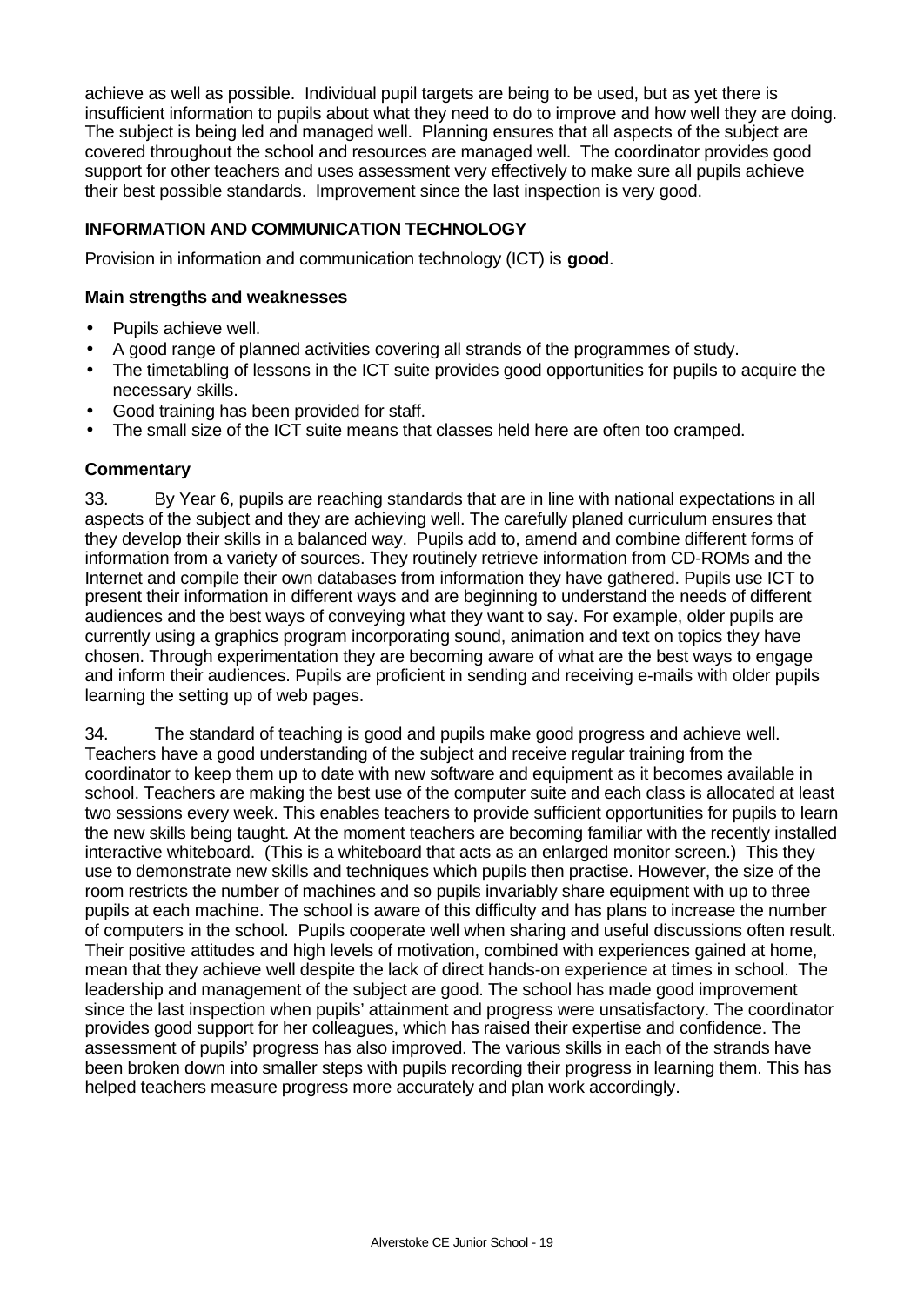#### **Information and communication technology across the curriculum**

The provision for ICT across the curriculum is satisfactory. As most computers are located centrally in the computer suite, their use for other subjects is as yet more limited.

## **HUMANITIES**

## **Geography**

Provision in geography is **good**.

## **Main strengths and weaknesses**

- Pupils achieve well.
- A varied and interesting curriculum.
- Practical activities and field work.
- Good opportunities for pupils to develop their map work and thinking skills.
- Good use of the local environment.
- A wider range of distant places should be taught throughout the school.

#### **Commentary**

35. Pupils' work shows that by Year 6, they are achieving standards that are in line with national expectations and the standards attained by younger pupils are above those expected for their age. Achievement is good, although the work of younger pupils shows better achievement than that of some older pupils. This is because the recently developed scheme of work is now ensuring pupils learn and progress well, but older pupils have not benefited from these experiences for all of their time at school. The range of work is good and pupils gain from varied opportunities to learn through fieldwork and direct experience. For example, last year, older pupils learned about river basins by building a river, using flowing water from a hose, in the school playground. Pupils are given good opportunities to develop their map work and to use geographical skills. For example, Year 5 pupils compare local settlements through their study of Alverstoke and Southwick. As yet, some pupils have not sufficiently developed their understanding of distant places and older pupils were not able to talk about more than one or two that they could remember learning about. From the two lessons seen during the inspection, it is evident that pupils enjoy geography and have a good understanding of a rural environment. The lessons were developing their observational skills and they were encouraged to make judgements about the environment they could see in the picture book being used, and the environment viewed from the classroom window. The subject is being led and managed well, with very clear and appropriate priorities for development. Resources and opportunities for using ICT are also being developed well. Good improvement has been made since the last inspection.

#### **History**

Provision in history is **good**.

#### **Main strengths and weaknesses**

- Pupils achieve well.
- Broad range of experiences, including good opportunities for developing pupils' skills in research.
- Good use of visits and the local environment.
- Interesting activities mean that pupils are motivated and enjoy their work.
- Some activities are insufficiently purposeful.
- Teachers' marking is regular but gives pupils insufficient information about that they need to do to improve.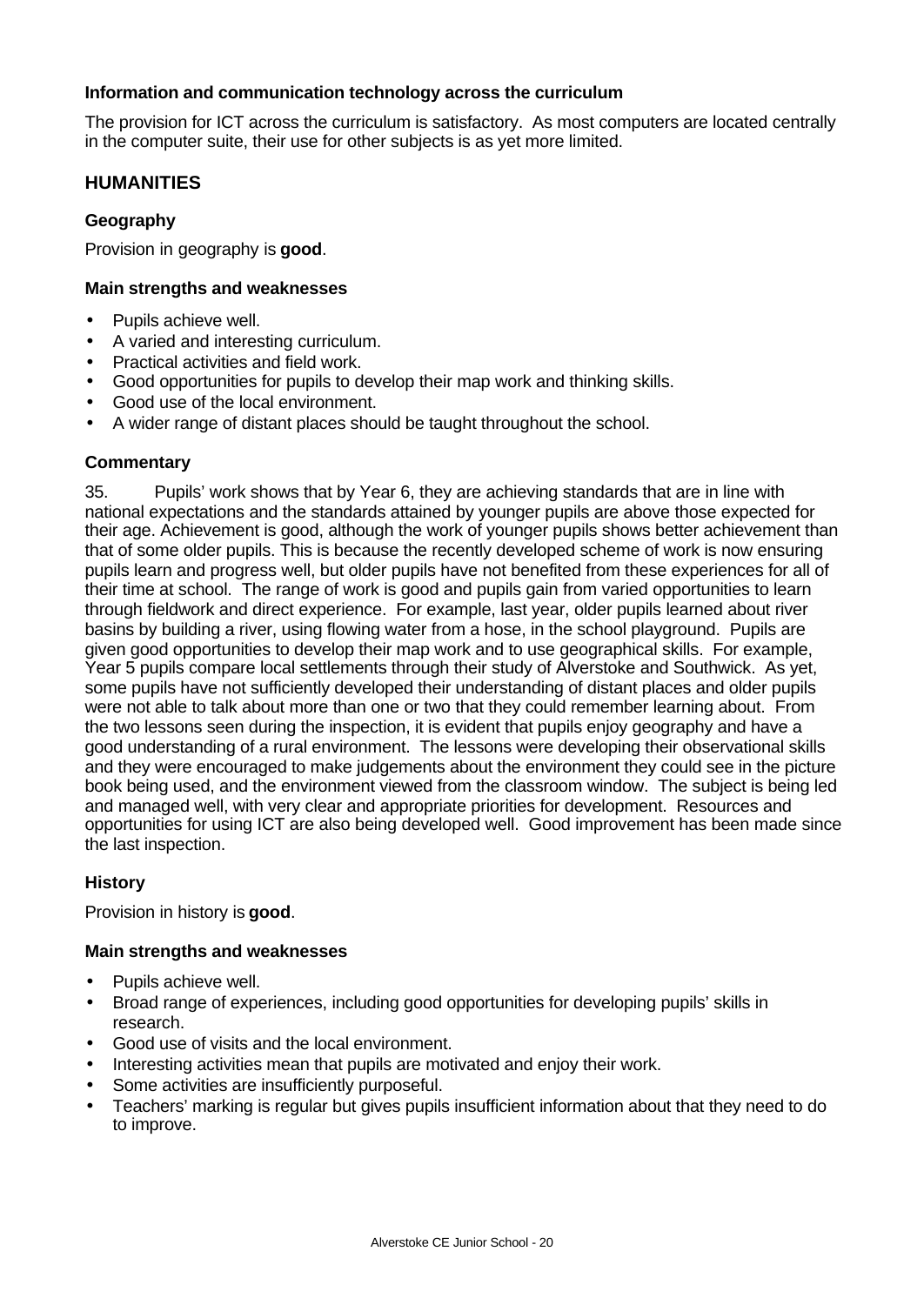## **Commentary**

36. Pupils' work shows that in Year 6 they are achieving standards that are in line with national expectations and their skills in research and enquiry are above. Throughout the school pupils are achieving well, so the school is a strong position for standards to continue to rise. In particular, pupils are making good progress in their skills of research and developing their ability to analyse and interpret information. They make good use of opportunities to use ICT for their research. The use of resources enables pupils to consider different versions of events and develop their skills of empathy. For example, in one lesson seen during the inspection, the class were using photos of people at the time of World War 2 to help them understand how people tried to keep themselves safe and how they felt during the wartime period. From the small number of lessons seen during the inspection, teachers were making good use of links with other subjects and plan work well. Teachers provided good opportunities for pupils to talk about their research, work together to help each other and think for themselves. However, in the second half of one lesson, the pace of work slowed when a poster activity no longer provided stimulation, nor did it serve the purpose of the lesson. The subject has been planned well and provides a broad range of interesting activities that stimulate pupils' interest and enthusiasm. Good use is made of visits and the local environment to make history come alive. Assessments are made effectively and already help teachers plan their work to improve pupils' learning, but these are still at an early stage. Pupils' work is marked regularly, but there is insufficient information to pupils about what they need to do to improve. There has been satisfactory improvement since the last inspection.

## **CREATIVE, AESTHETIC, PRACTICAL AND PHYSICAL SUBJECTS**

## **Art and design**

Provision for art and design is **good**.

## **Main strengths and weaknesses**

- Standards are above national expectations and pupils are achieving well.
- There are good links with other areas of the curriculum.
- Good use is made of visiting artists and community links.
- Assessment is at an early stage.
- Opportunities for discussion during lessons are limited.

#### **Commentary**

37. Standards in art are above national expectations. All pupils achieve well due to confident teaching, inspiration from visiting artists and a well-planned curriculum. Observational skills are developed well through the school, and by Year 6, pupils apply line, tone and colour effectively in their pictures and sketches. Pupils have a range of good quality experiences in art, and teachers have high expectations of pupils to do their best. This is reflected in the very good clay figures by Year 5 pupils, inspired by Henry Moore.

38. From the very small amount of teaching seen during the inspection, it is evident that pupils enjoy art and apply themselves well to tasks. They are keen to learn new techniques, and are attentive during demonstrations and explanations. The lessons seen were planned well to provide opportunities for pupils' self-evaluation at the end of the session. However, discussion during the lesson was limited. Assessment procedures have recently been introduced, but it is too early to see their impact on raising standards.

39. The subject is managed well. The curriculum is enriched by events such as Artsweek, where many local artists are invited to work with and inspire pupils in a range of new ideas and techniques, for example, depicting sea creatures using a mock batik process. Art is strongly linked to other subjects in the curriculum, particularly dance and drama for school productions.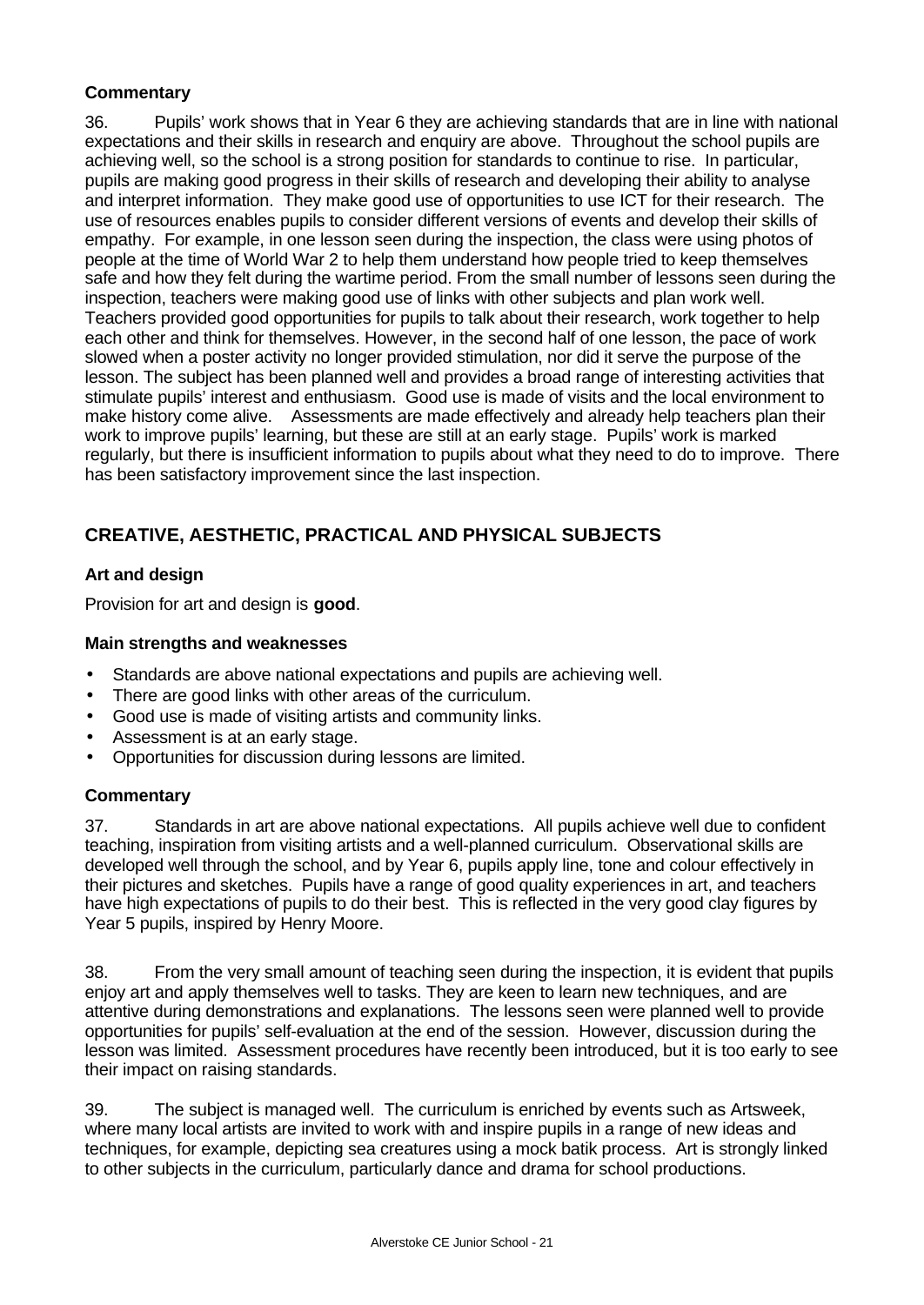## **Design technology**

Provision for design technology is **good**.

## **Main strengths and weaknesses**

- Pupils achieve well.
- A good scheme of work that covers all aspects of the subject.
- Some good teaching providing good opportunities for pupils to evaluate commercially produced items.
- Older pupils' infrequent experiences of design technology mean that some of their skills have not yet developed as well as they might.

## **Commentary**

40. Pupils' work shows that by Year 6 pupils have gained standards that are in line with national expectations. They have designed and evaluated fairground models well, although their ideas show a lack of experience in working with a range of materials. Pupils are able to gather information and consider it as part of a planning process, using sketches and diagrams. The accuracy of their work and their skills in evaluating are not yet as well developed as might be expected. Younger pupils are achieving standards that are above those expected for their age. They have had some lessons of food technology and some of their work has been recorded by digital photography. Younger pupils are achieving well and are designing objects with moving parts. The achievement of some older pupils is more limited as they have missed opportunities to learn important designing, making and evaluating skills earlier in their school life. There is a well-planned scheme of work in place now that is being carefully followed by teachers. In the two lessons seen during the inspection, it is evident that pupils enjoy the work and are making progress. In a class of older pupils, their lack of skills in making, and in particular, stitching, meant that they needed to be carefully controlled by the teacher and this limited their opportunities for creativity. In a younger class, the teacher had planned a lesson to evaluate picture frames well. The pupils had a wide range of different picture frames to consider and the teacher's questions stimulated them to think deeply about the design of the frame. This experience puts them in a strong position when they are designing similar objects for themselves. There has been satisfactory improvement since the last inspection.

## **Music**

Provision for music is **good**.

#### **Main strengths and weaknesses**

- Pupils' singing is of a high standard and pupils achieve very well.
- Very good teaching by the music manager.
- Strong curricular and community links.
- Good leadership and management.
- Some teachers lack confidence in teaching music.

## **Commentary**

41. Standards in music are above national expectations, and the subject makes a very good contribution to pupils' spiritual development. Pupils achieve very well and their singing is a major strength of the school, both in performances and in lessons. The quality of their singing reflects very good teaching by the subject manager, who insists on high standards and helps pupils to achieve a very tuneful, rhythmical and confident result. This was demonstrated in a lesson where pupils learned a difficult Gilbert and Sullivan song very quickly in preparation for a workshop with professional opera singers.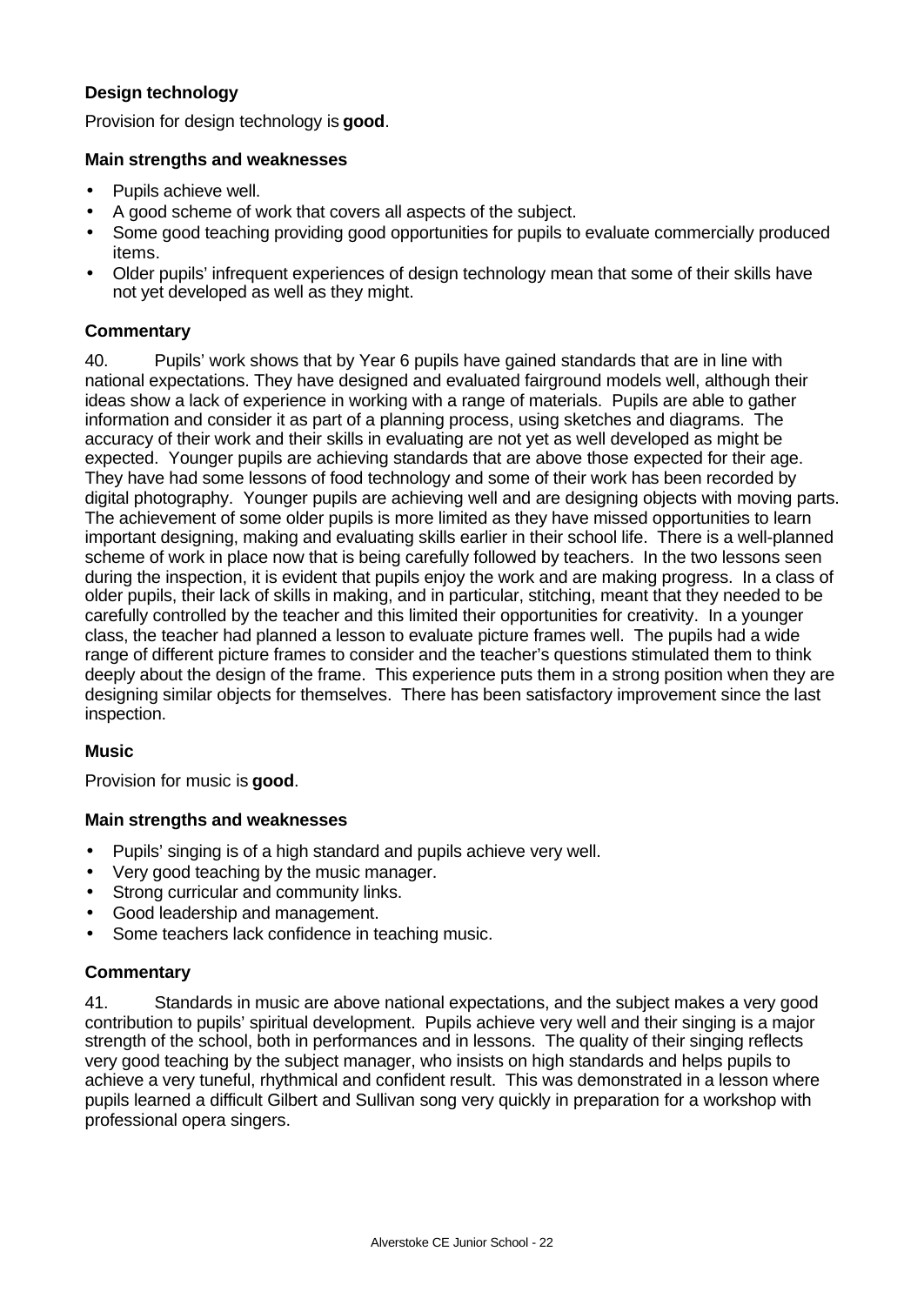42. The school makes good use of the subject manager's expertise, and in the very small amount of lessons observed during the inspection, teaching was very good. Pupils achieved very well because the lessons had a full musical content, and they were taught with confidence. Lessons were very well planned, with many elements of the curriculum in each, for example, composing a harvest song, appraising others' efforts, and learning and performing a new setting of the Lord's Prayer. Pupils with special educational needs are supported well, and learning support assistants ensure that these pupils participate fully in lessons.

43. The subject is managed well, and pupils have a rich variety of experiences throughout their time in school, through internal and external performances and other musical events. Visiting musicians teach many pupils to play instruments well, and pupils are invited to join the orchestra as soon as possible. There are strong links with other subjects of the curriculum, for example, pupils in Year 6 learned to play fanfares on glockenspiels in connection with their history studies on Victorians.

## **Physical Education**

Provision in physical education is **good**, especially through the use of outside coaches and the many after school clubs available.

## **Main strengths and weaknesses**

- The range and quantity of after school clubs.
- The good use of 'outside' expertise and specialisms within the school staff.
- The school's accommodation which includes a swimming pool.

## **Commentary**

44. In the lessons observed pupils are reaching standards in gymnastics and dance that are in line with national expectations but exceeding these in games. Pupils achieve well in the lessons seen. They show a satisfactory range of movements when responding to the stimulus of music and combine well together to form a dance, changing their movements to improve as they learn new steps. In gymnastics, pupils balance well and combine these to form a simple sequence of movements showing good control and style. They are keen to demonstrate what they can do and watch each other's performances critically. Pupils work well together and cooperate in order to carry out a task. This was illustrated well in one lesson when younger pupils carried out a series of different movements using a large parachute, none of which would have worked without the successful application of the correct skills by all in the group. In the one games lesson observed, pupils displayed good ball skills. Pupils used a hockey stick to dribble the ball keeping good control. They trapped and passed with accuracy showing a good awareness of the changing positions of those to whom they were passing the ball. Thanks to the quality of the coaching they received they quickly learned how to position their hands and bodies in order to carry out these skills effectively. The standard of teaching observed was good. Teachers manage their pupils well, encourage them and give them support and reassurance so that all pupils try their best and make good progress. Teachers demonstrate as well as explain what pupils are to do. In the games lesson, for example, the teacher's expertise enabled her to show the finer points of stick and body control. When pupils practised they were helped considerably because their teacher understood the sub-skills involved and so gave the appropriate directions to improve.

45. The leadership and management of the subject are satisfactory. Standards have been maintained since the last inspection, equipment updated and added to and the provision of sports clubs increased. The assessment of pupils' attainment and progress is not developed sufficiently for teachers to be able to accurately ascribe National Curriculum levels to pupils' attainments. The school is successful in encouraging pupils to participate in sport and clubs are well attended. Pupils benefit therefore from expert coaching in a number of activities including, rugby, tennis, football and karate.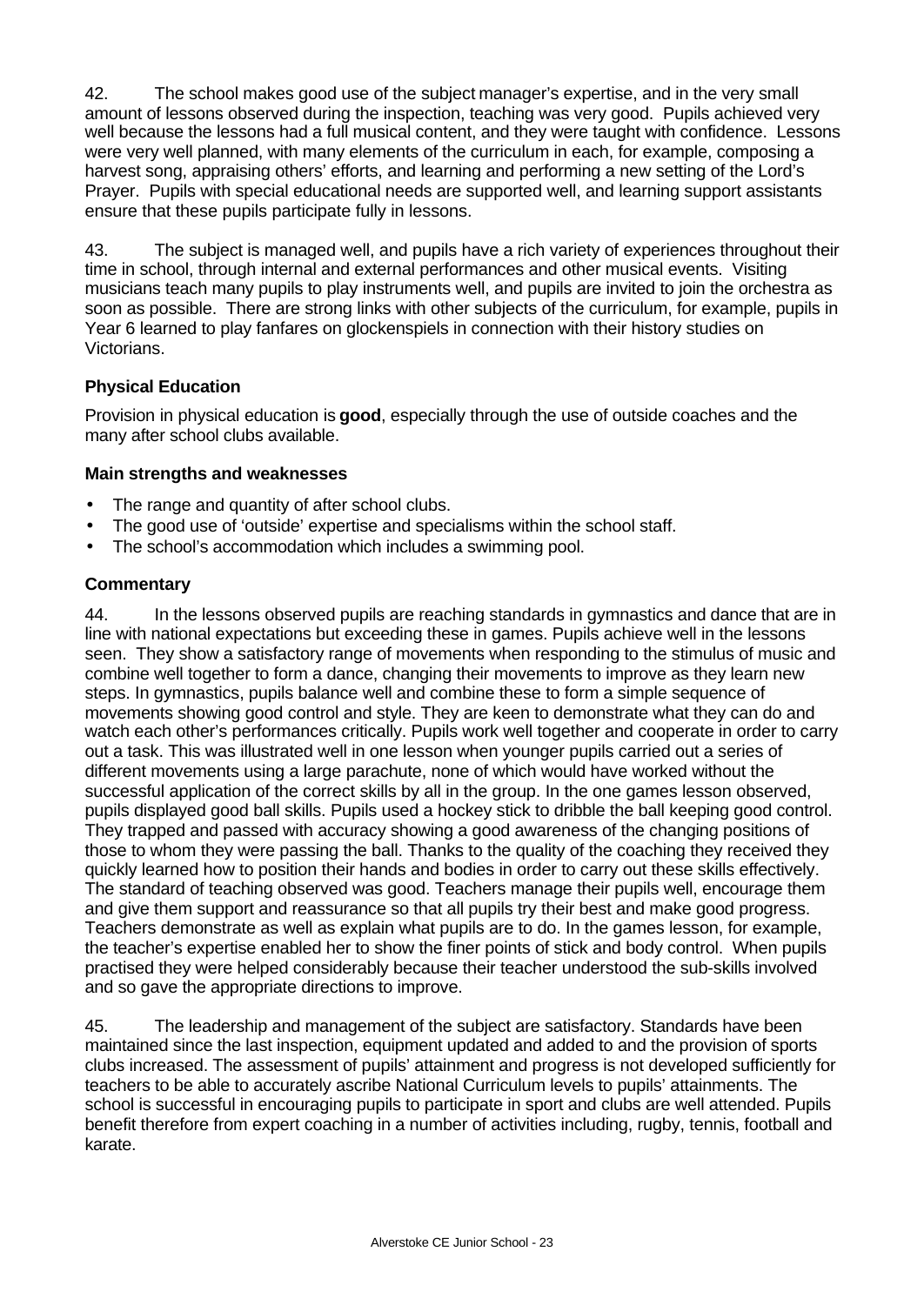## **PERSONAL, SOCIAL AND HEALTH EDUCATION AND CITIZENSHIP**

Provision in personal, social and health education and citizenship is **good**.

#### **Main strengths and weaknesses**

- A very effective school council.
- Positive impact on pupils' sense of being valued, listened to and their motivation in school.
- Good opportunities for pupils to develop their social skills.
- Positive effect on improving behaviour.

#### **Commentary**

46. Pupils achieve well, they feel valued and that their views are respected by the school. They have a good range of opportunities to learn to work and live together in the school community, through the planned use of circle time and opportunities in other lessons, pupils learn to take turns, to share and to work together well. They are given opportunities to discuss the school and class rules, and they know that their views will be heard through the very effective school council. This body represents all pupils and there are equally effective class councils that provide a means of communication and consultation that is valued by pupils. Meetings are conducted in a purposeful and business like way. The school provides a good programme of personal, social and health education and citizenship, including both drug and sex education, about which parents are consulted. The subject is led and managed well and has made a distinct contribution to the improvement of behaviour at the school.